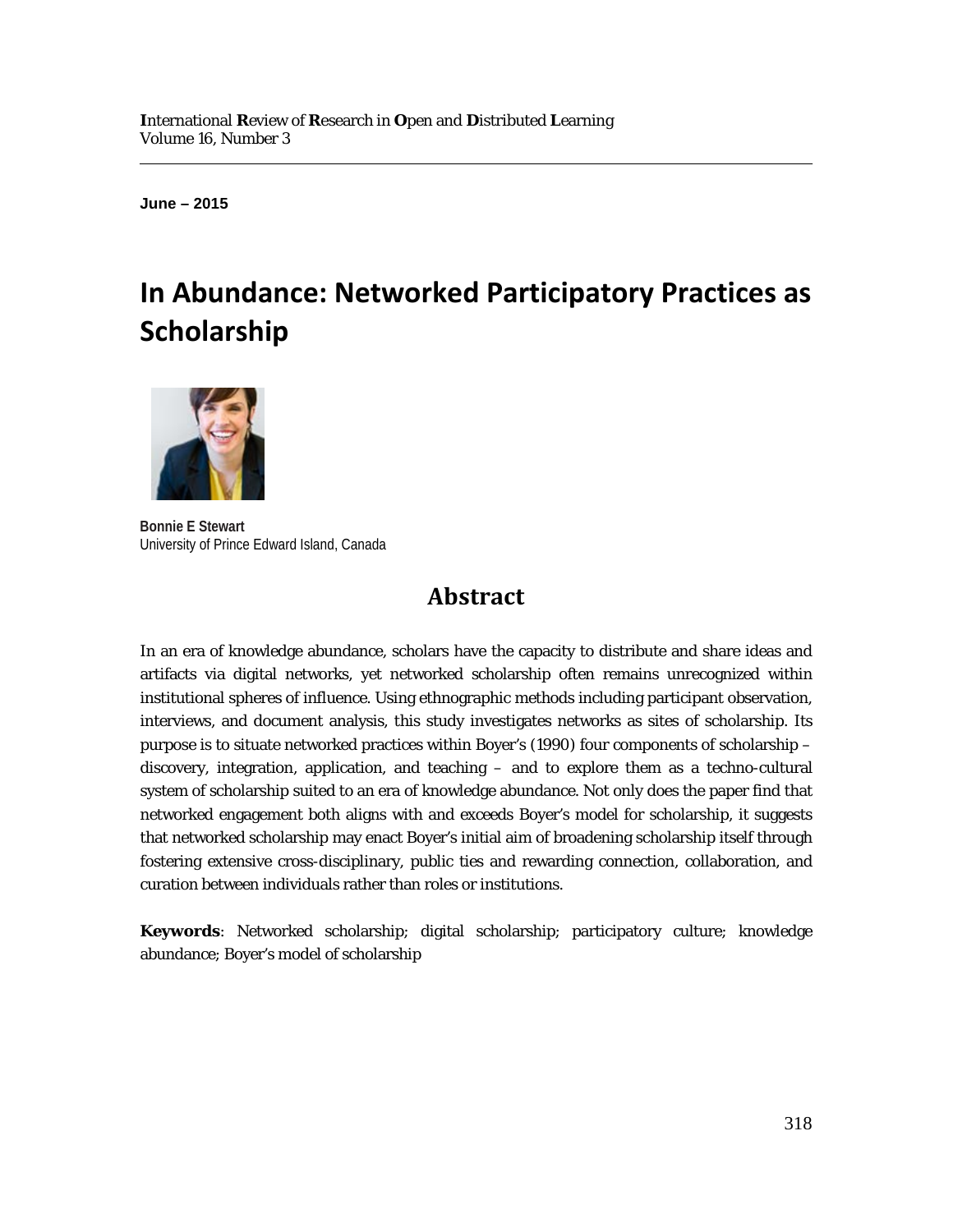Scholarly use of online networks and social media is growing (Seaman & Tinti-Kane, 2013; VanNoorden, 2014), enabling new means of scholarly connection, communication, and collaboration. Yet ideas of scholarship often remain based in models that privilege peer review and the scholarly publishing systems that surround it (Weller, 2011). As Harley, Acord, Earl-Novell, Lawrence, and King (2010) assert, "Experiments in new genres of scholarship and dissemination are occurring in every field, but they are taking place within the context of relatively conservative value and reward systems that have the practice of peer review at their core" (p. 13). Thus, even though social media presence has been shown to increase visibility and citations (Terras, 2012; Mewburn & Thompson, 2013), and networked practices help establish reputation and connections with more-established faculty (Hurt & Yin, 2006), digital practices tend to remain on the margins of the tenure and promotions systems by which academia defines itself (Ellison & Eatman, 2008; Gruzd, Staves, & Wilk, 2011). This paper, however, demonstrates how networked scholarly practices align with and even exceed Boyer's (1990) exemplar for scholarship.

The paper outlines an ethnographic investigation of scholarship in digital participatory networks, particularly on Twitter. Drawing on Veletsianos and Kimmons' (2012) concept of Networked Participatory Scholarship (NPS) and their assertion that "[s]cholars are part of a complex technocultural system that is ever changing in response to both internal and external stimuli, including technological innovations and dominant cultural values" (p. 773), the study examined the technocultural practices of NPS. In the paper, I trace the practices and perspectives of networked scholars from a variety of locales and institutional status positions, in order to suggest that NPS constitutes an emergent techno-cultural scholarly system of its own, separate from – though intersecting with – that of contemporary mainstream academia.

## **Conceptual Frameworks**

Boyer's (1990) empirical study of scholarly practices asserts that knowledge is generated by formal research, but also "through synthesis, through practice, and through teaching" (Boyer, 1990, p. 25). His typology seeks to place these four on equal footing in order to create a more inclusive scholarship. Pearce, Weller, Scanlon and Kinsley (2010) have drawn deeply from Boyer's framework in examining the implications of digital scholarship for academia, and Veletsianos and Kimmons (2012) ground NPS' definition of scholarship in Boyer's model. However, the specific practices of individual networked scholars – and the techno-cultural system they enact – have yet to be assessed and analyzed through the lens of Boyer's vision for the profession. The key gap in knowledge that this paper aims to address is the alignment of NPS practices with Boyer's framework for scholarship. The paper's key contribution is to situate this new techno-cultural system as scholarship of and for a context of knowledge abundance.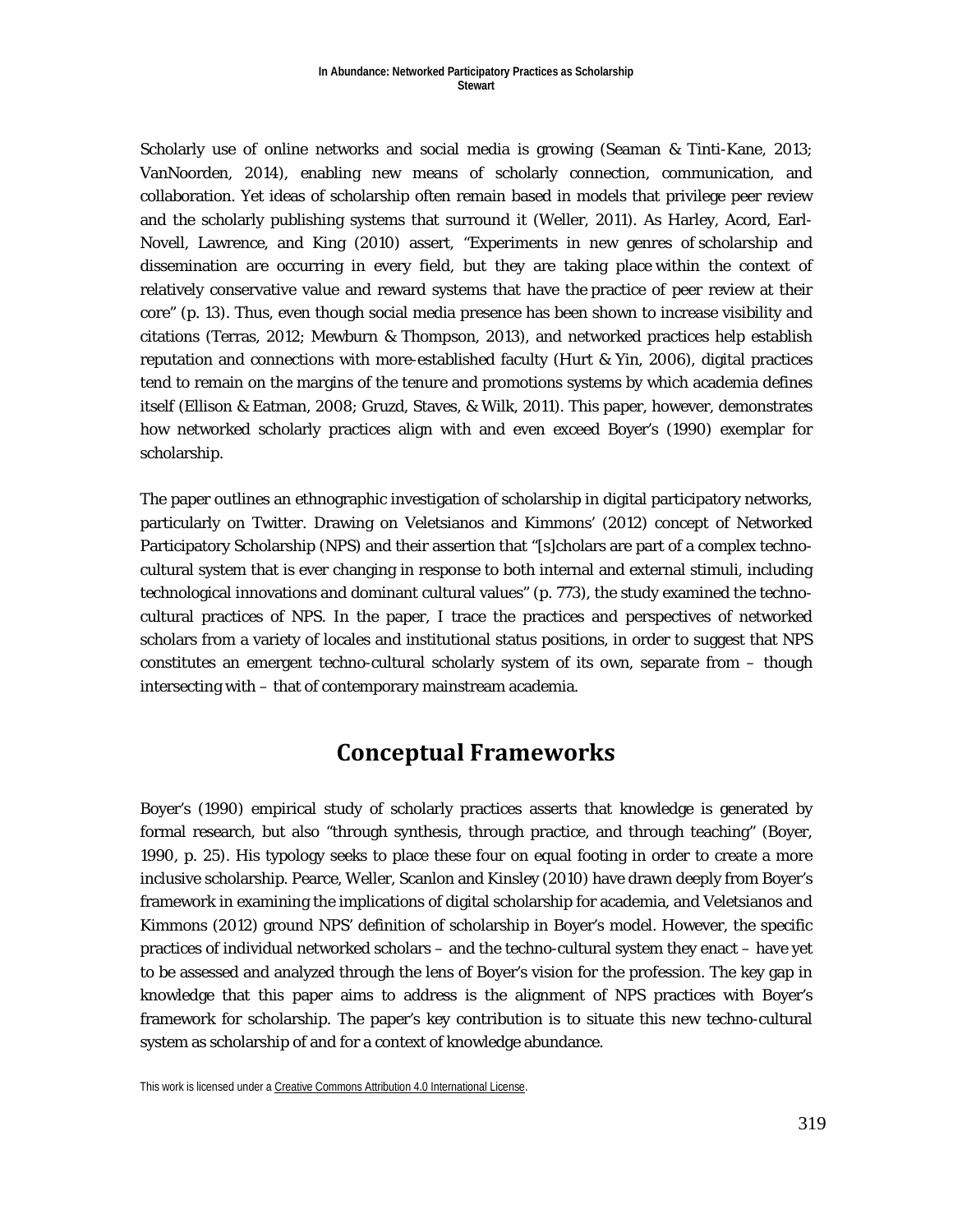Prior to the digital era, scholarly knowledge was traditionally organized around the premise that knowledge is scarce and its artifacts materially vulnerable. Eye's (1974) seminal article on knowledge abundance asserts, "[M]aterial can be transformed from one state to another but the original state is diminished…materials are exhaustible" (p. 445). Manuscripts and books as knowledge artifacts are exhaustible, and costly to produce and distribute. Digital content, however, is persistent, replicable, scalable and searchable (boyd, 2011, p. 46); digital knowledge artifacts can be distributed with negligible cost to originator or user, and without being consumed or diminished in the process. Thus widespread and increasingly mobile access to digital knowledge artifacts in "an abundant and continually changing world of information" (Jenkins, 2006, Networking section, para. 1) marks a shift from an era of knowledge scarcity to an era of knowledge abundance, even though access remains inequitably distributed.

Yet the practices of scarcity do not simply dissipate in the face of abundance. While the research and teaching functions of the university have to some extent incorporated digital knowledge artifacts, many aspects of the techno-cultural system of the contemporary academy remain rooted in the premise of scarcity, or the hierarchies scarcity has fostered. Cope and Kalantzis (2009) frame this fact as a pivotal flaw and breaking point in contemporary knowledge production. Daniels (2013) asserts the persistence and prestige of the scarcity-based ideal of scholarship; "We have our own "legacy" model of academic scholarship with distinct characteristics…analog, closed, removed from the public sphere, and monastic" (Legacy academic scholarship section, para. 3). Weller (2011) frames lecture as a "'pedagogy of scarcity'…based around a one to many model to make the best use of the scarce resource (the expert)" (p. 226). In peer review and impact analysis, academic publishing retains the false residue of scarcity for the profit of journal monopolies like Elsevier, Springer, and Wiley. Digital technologies make it possible to peer review and distribute scholarly artifacts largely without cost, but practices and prestige are slower to change. As de Zepetnek and Jia (2014) note, "Many senior and tenured scholars tend to treat open-access publication as complements rather than substitutes to the publication of their work in print journals" (p. 2). This collective residue of scarcity permeates the techno-cultural system of institutional scholarship.

Yet as prices for top journals soar increasingly out of the reach of smaller institutions (Willinsky, 2006; Schmitt, 2014) and the prestige and security of the tenure reward system grows rarified (Clawson, 2009; Munro, 2015), academia's attachment to scarcity begins to appear unsustainable. This research-based ethnographic portrait of NPS practices aims to illustrate an alternative scholarship of abundance.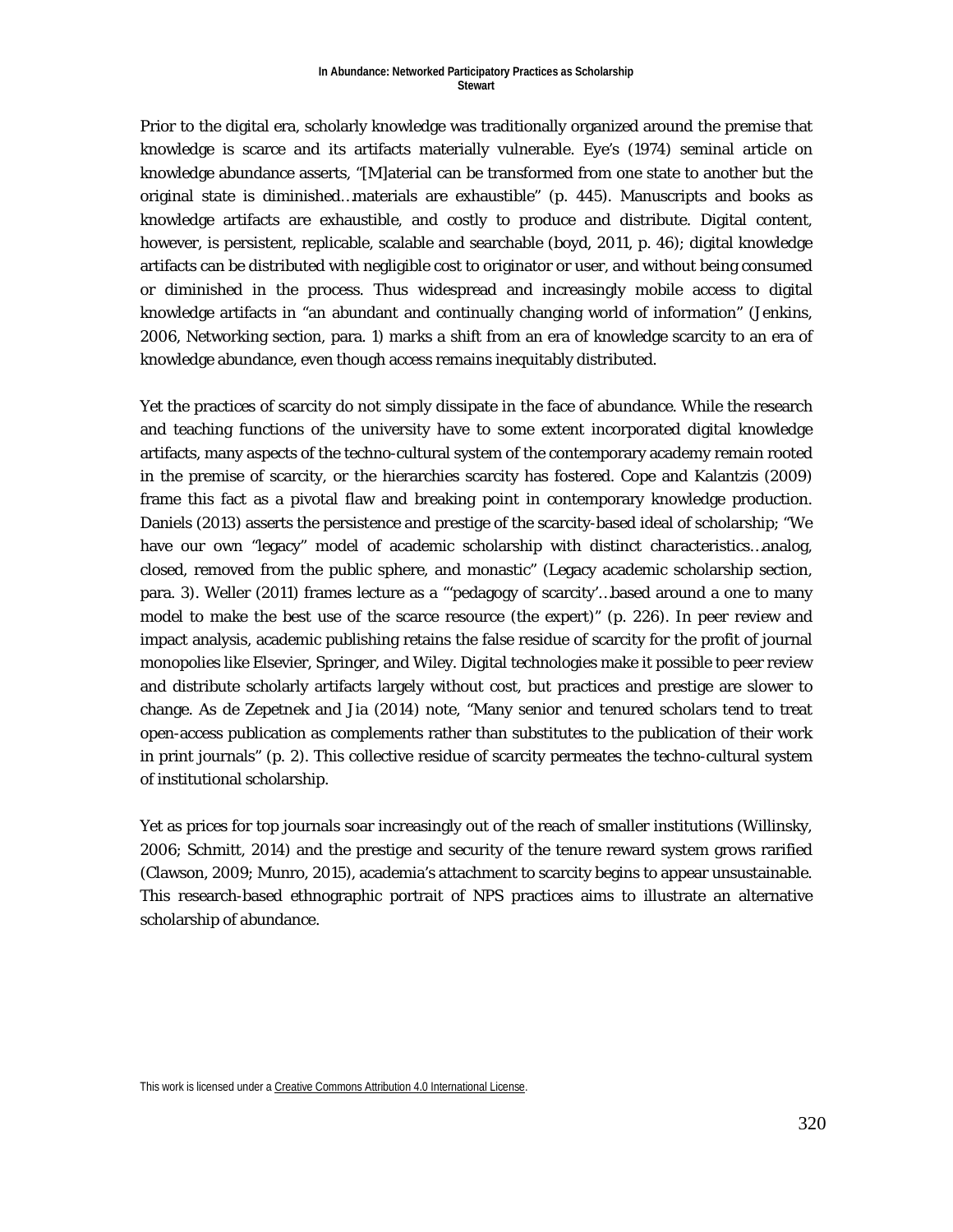# **Research Methods**

This study explored the participatory culture of networked scholarship and the meanings constructed and circulated within it, using participant observation, semi-structured interviews, and document analysis as its primary methods. Ethnography emphasizes detailed, situated accounts and the "valuable knowledge of participants as meaning-making actors" (Boellstorff, Nardi, Pearce & Taylor, 2012, p. 19-20). Geertz's (1973) foundational ethnography characterizes cultural practices as "suspended in webs of significance" (p. 2); this exploration of NPS as a techno-cultural system emphasizes the webs of significance and meaning experienced and enacted within the system being investigated.

The study approached scholarship as a sociomaterial phenomenon (Law, 2009) in which technological infrastructures, differential identity markers, and norms of practice and prestige all combine to form distinct if overlapping techno-cultural systems.

### **Selection**

The study sought networked scholars from a wide range of geopolitical and identity locations within the English-speaking academic world. The call for participants was blogged and tweeted; the link was shared and re-tweeted over 150 times, resulting in 33 responses. Criteria for inclusion required active institutional affiliation as a scholar, active use of Twitter within scholarly networks for at least two years (based in White & LeCornu's (2011) visitors and residents model for online participation), and active sharing of scholarly work and ideas in networks (based in Bruns' (2007) concept of produsage, or shared production and consumption within networks). Using these criteria, 14 participants were selected for maximum diversity of location and identity markers. 13 remained active throughout the study. Participants came from Canada, the US, Mexico, Australia, Singapore, Ireland, Italy, and South Africa. 10 were female; four male. Six identified with an ethnic heritage in some way marked or non-dominant in their location; four identified as gay or queer. Seven were Ph.D students or candidates at various stages of completion; two of these held longstanding administrative or teaching positions in their institutions. Three participants were early career scholars, one on tenure-track; three were senior professors or researchers. They ranged in age from twenties through fifties, and in Twitter followers from a few hundred through 15,000. All participants chose to be openly identified in the research by their public Twitter handles.

### **Participant Observation**

Participant observation was conducted from November 2013 through February 2014, using Twitter as the central site of observation. Participant blogs, Facebook and Instagram accounts, and other platforms that participants deemed relevant to their scholarship were also observed. A Twitter account created specifically for the study was used both as a lens for observation and engagement, and as a platform to share notes regarding emergent patterns. The researcher also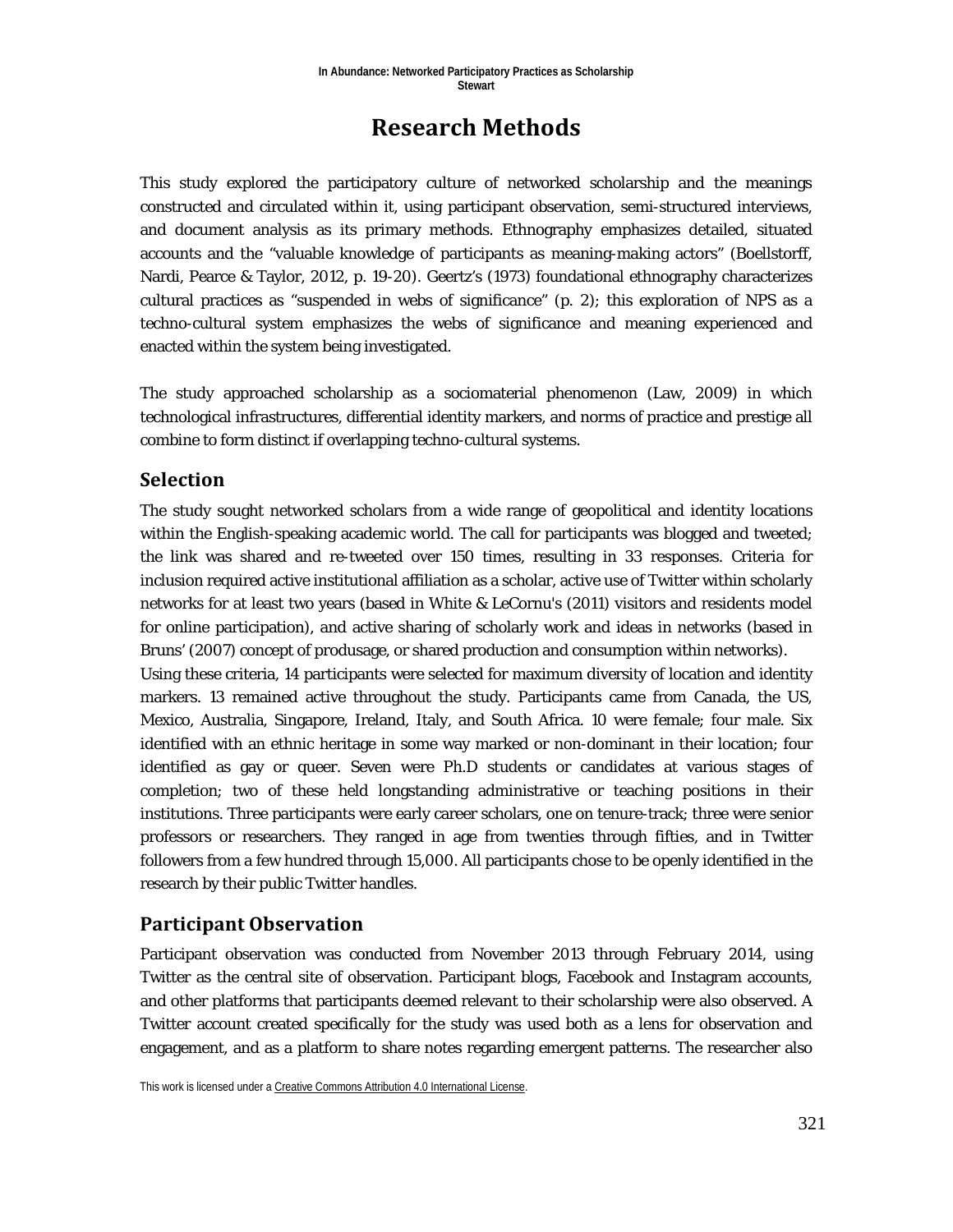kept extensive offline ethnographic notes throughout the observation period, and utilized Twitter's "favorites" feature daily to mark participant tweets.

## **24 hour Reflection**

All participants were asked to choose a representative 24-hour period during which their networked engagement would be examined in-depth; they notified the researcher shortly after their chosen time frame to enable her to trace back through their interactions to gain contextual perspective. They then submitted short reflective documents with screen captures of their interactions, outlining their perspectives and understandings of their engagement; these understandings were analyzed against the data from participant observation to verify and contextualize interactions. 11 participants submitted this document.

## **Profile Assessment**

Participants were sent documents consisting of two questions about their perceptions of engagement norms and power relations on Twitter, and screen captures of the Twitter profiles of five networked scholars who had volunteered to have their identities used as exemplars. Participants were asked to comment on their perceptions of the exemplars' influence and potential value to their networks. 12 of 14 participants completed and submitted this assessment.

### **Interviews**

10 participants were interviewed via Skype, and one follow-up interview was conducted some months later. Interviews were semi-structured and recorded. Questions focused on participants' practices, experiences, and perceptions of networked scholarship. Conversations were emergent and individuated based on the 24-hour reflections.

## **Coding and Analysis**

Unfocused transcription technique was used to transcribe the interviews, "without attempting to represent…detailed contextual or interactional characteristics" (Gibson & Brown, 2009, p. 116). Transcripts were collated with the written data participants had submitted, creating 13 separate participant documents. In some cases, relevant participant blog posts were included in these documents as well. Key emergent themes in the documents were identified and hand-coded to try to trace commonalities, distinctions, and relationships. The data was re-read against themes, codes, and subcodes using open coding and a form of axial coding.

### **Rigor**

When participant documents were themed and coded, they were sent back to participants for approval or further input. The study was designed to respect the participatory tenets of NPS, in which rigor was framed as an overt commitment to accountability, credibility and confirmability to participants and to the study's epistemological and ethical tenets (Guba & Lincoln, 2005). In qualitative research, primary goals include believability, based on coherence, insight, and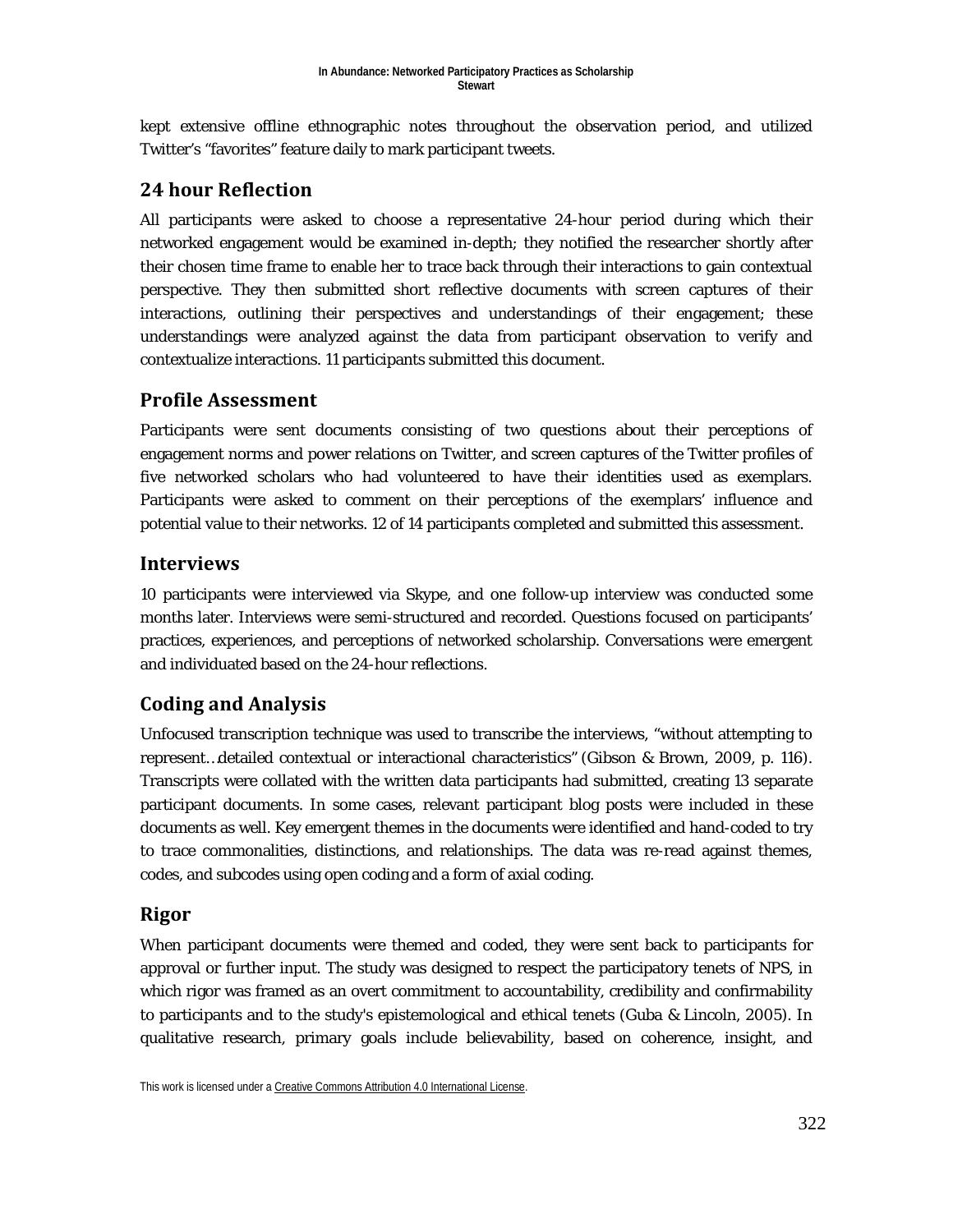instrumental utility (Eisner, 1991), and trustworthiness (Lincoln & Guba, 1985), achieved through a process of verification rather than through quantitative validity measures. As part of the verification process, themes, coded transcripts, and findings were shared with participants, and input, clarification, and critique were invited. Six participants extended or altered their reflections based on this invitation. Aspects of the study were blogged, as well, and four participants commented on these posts and added their perspectives to the public record. Throughout the research process, participants' confirmation of general conclusions and of statements attributed to them was sought and attained before publication processes were initiated.

# **Research Analysis and Results**

To situate NPS practices as a distinct techno-cultural system of scholarship predicated in abundance, participant documents were first analyzed against the four central elements identified in Boyer's (1990) framework for scholarship, then examined to determine what was not encompassed. While scholars' practices diverged, and distinctions as well as commonalities are represented within the space available here, the webs of significance that emerged show both overlaps and key distinctions between the techno-cultural systems of NPS and the academic status quo. These patterns emerged in spite of the fact that study participants were all situated within both systems, and came from varying academic status positions and geopolitical locations.

### **Discovery**

The scholarship of discovery is the core academic work of building new knowledge through research and investigation (Boyer, 1990). Throughout the course of the study, networked scholars used Twitter and their broader networks to invite and enact contributions to knowledge, through conversations and informal polls as well as through more formal means such as invitations to participate in surveys or other research activities. Participants were actively engaged in informed and intellectually robust public exchanges as well as – in many cases – playful and personal repartee. Twitter served as a space for thinking aloud, sharing expertise, and raising investigative conversations. Participants appeared to carve out regular areas of discussion and investigation for which they become known, in their Twitter circles; peers would then send them links on those topics due to their expressed interests, and signal them into conversations in those areas, thereby extending participants' network reach and visibility. A majority of participants reported that this circulation of ideas and resources not only helped them build new knowledge and become aware of new literature in their fields, but also broadened their understanding of alternate viewpoints in their areas of expertise. Twitter was a site of learning and public scholarly contribution.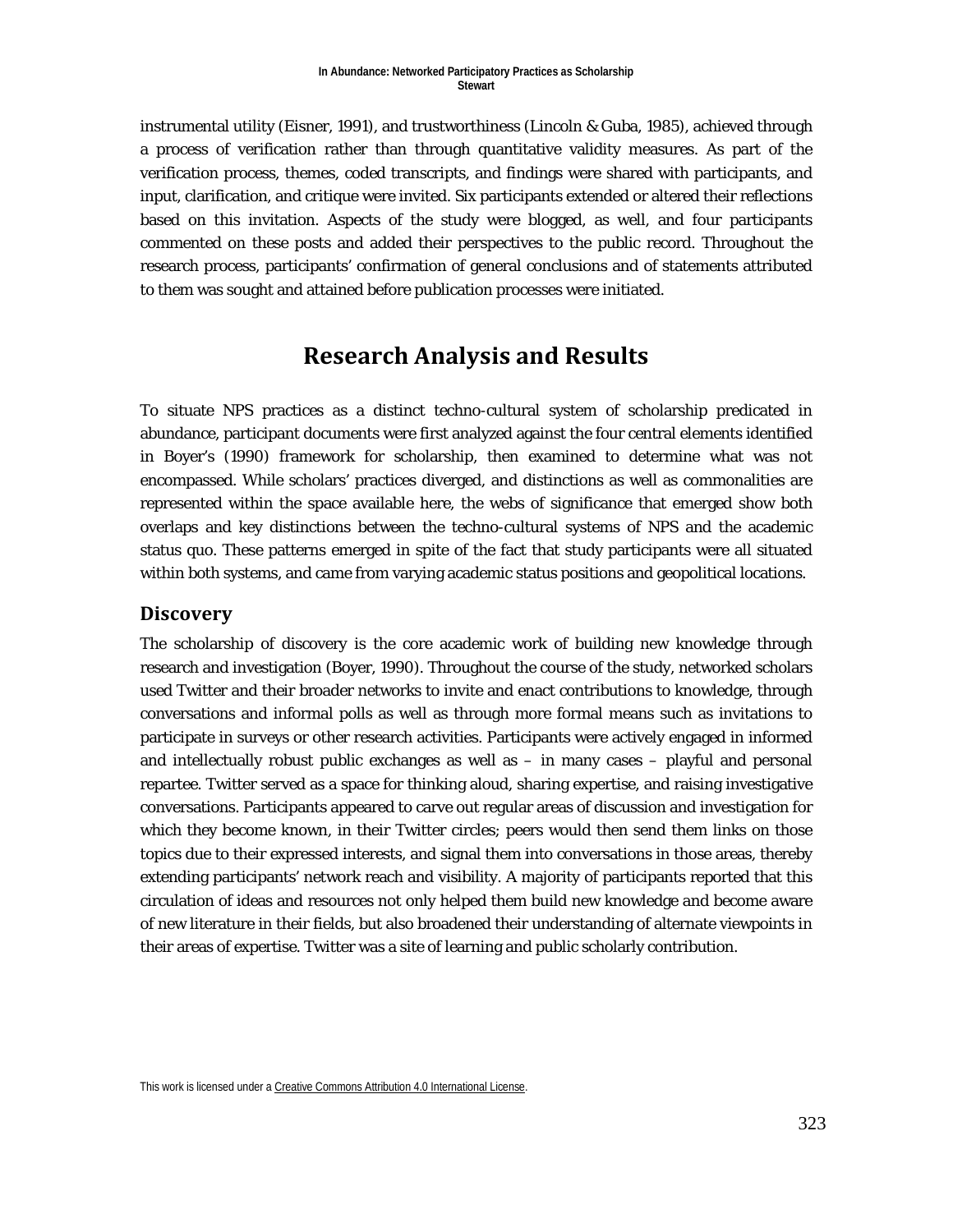#### **In Abundance: Networked Participatory Practices as Scholarship Stewart**



Scholarship of discovery – in the literal sense of discovering new and relevant resources and perspectives that influence research and academic production – was part of all participants' NPS practices, no matter their discipline or area of study.

@exhaust\_fumes: (field: early modern literature) "I joined because people in my field were on Twitter and I realized there were library fellowships and I wasn't tapped into that – there's a whole world of academic funding that I never knew about. Twitter has been a way of being connected to opportunities."

@raulpacheco (field: water governance and public policy)

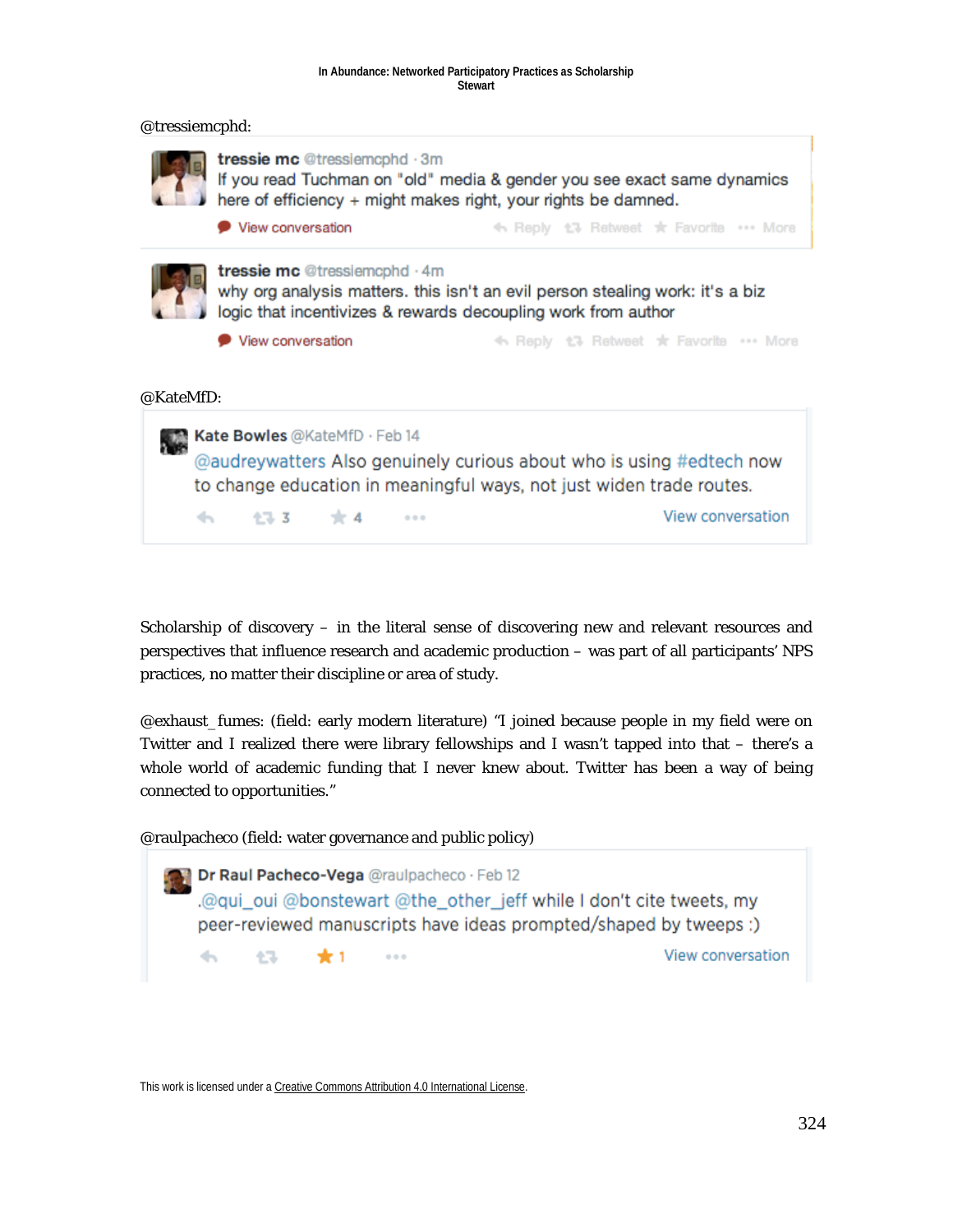#### **In Abundance: Networked Participatory Practices as Scholarship Stewart**

@socworkpodcast: (field: social work) "When G+ came out, I created a social work and technology community. I sent out a tweet; in a week we had a hundred people…it was this vibrant and engaging exchange of ideas. Those of us on Twitter who'd been confined to 140 characters were able to interact more in longform, and out of that community grew multiple scholarly academic products. There have been four articles published, and I organized a thinktank on the use of social media in social work education."

The sharing of research-based knowledge is key to scholarship as a techno-cultural system, whether in NPS or institutional spheres. The distinction is in how and how often scholarship is shared, at what point scholarship is shared, and by whom. In addition to tweeting directly on topics of research and investigation, all participants in the study shared at least one blog post, report, slide deck, podcast or formal publication of their own via Twitter during the three-month course of observation. Two shared over 25 artifacts in the same time frame. The majority of this work was iterative rather than summative, and focused on giving a partial, situated picture of work processes or content as well as conclusions. This type of sharing circulated widely among participants' networks, particularly when topics related broadly to digital technologies, higher education, or other fast-changing sites of scholarship and conversation.

@wishcrys (detailing data from her Ph.D research):

Q Z



Young female social media entrepreneurs in Singapore: Snippets from an interview. @socphd @PhDForum @YouthTASA #phdchat #anthropology 12/14/13, 3:04

**1 RETWEET** 

The majority of participants also circulated others' scholarly work on an almost-daily basis. Most stated that they shared content they felt would be of interest to their audiences or would align with the areas of expertise and identity that they had cultivated via networks. This intersection of content and identity is not new to the "reputational economy" (Willinsky, 2010) of academia, but in NPS, the content that counts towards academic identity and influence extends beyond scholars' own work. Networked scholars become known for what they share, even if the bulk of that content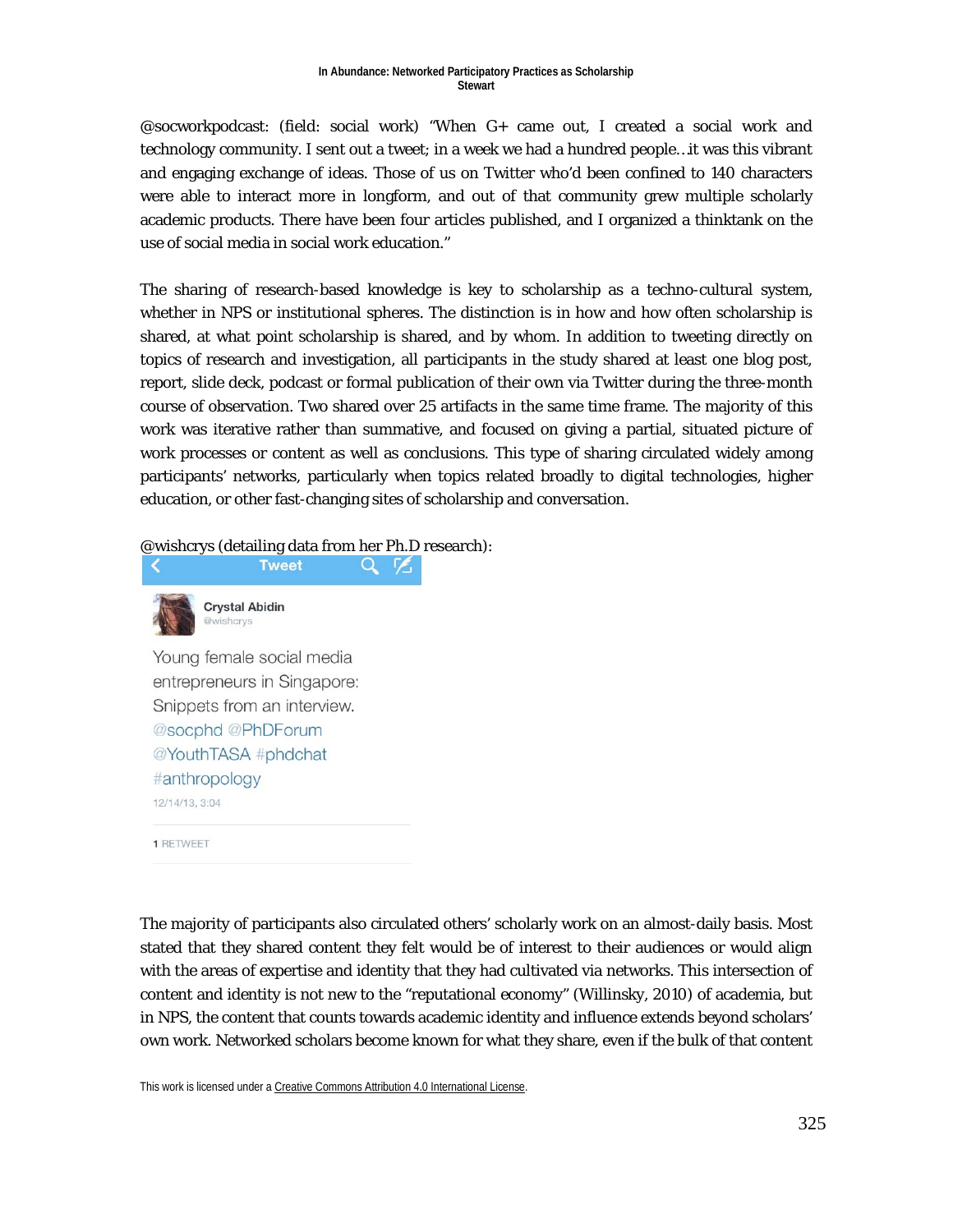originates with others. This creates a milieu in which scholarly artifacts have value and are extensively curated and circulated, not only for their content but for their capacity to facilitate network ties among scholars with shared interests. In such a milieu, a robust network can be a professional asset in hiring contexts (Becker, 2015), signifying a scholar's capacity to bring visibility, influence, and access to wide-ranging scholarly ties to an institution, association or conference.

In the process of using, sharing, and contributing to this abundant and ever-renewing body of resources and ideas, scholars become more visible to each other and their areas of interest more legible (Stewart, 2015). Central to this visibility are forms of citation that have emerged as common practice in networks, but have ties to traditional scholarship of discovery. The user-built growth of the internet drew extensively from the academic model of knowledge-sharing, and the Google search engine was designed on the same principles as academic citation (Brin & Page, 1998). Although Twitter limits expression to 140 characters, study participants often referenced both the author(s) of a resource they were sharing and the person through whom they discovered that resource.

@antoesp:

|                   | <b>Continued alle sposito</b> @antoesp · Feb 15 |             | 'Twitter and me: Using Twitter as a PhD Researcher' by @VickiMcDermott<br>@scoopit sco.lt/7nqTVR via @socphd #phdchat |
|-------------------|-------------------------------------------------|-------------|-----------------------------------------------------------------------------------------------------------------------|
|                   | → 13 ★16                                        | $-0.0 - 0.$ | View summary                                                                                                          |
| @thesiswhisperer: |                                                 |             |                                                                                                                       |

Dr Inger Mewburn @thesiswhisperer · Feb 15 "... the metrics we have to measure online learning are terribly inadequate" via @drwitty knitter timklapdor.wordpress.com/2014/02/12/moo...  $\leftarrow$ 17 4  $*3$  $\alpha \in \alpha$ View summary

Thus networked scholarship of discovery, as a techno-cultural system, shares surface commonalities with the citation practices that mark conventional scholarly dissemination, but both the technical and the cultural aspects of the process are organized differently. While scholarly publishers and institutions have traditionally absorbed the costs of production and dissemination of scholarly artifacts, instituting gatekeeping hierarchies in the process, the digital capacity for replication and distribution minimizes that material cost. This opens up spaces where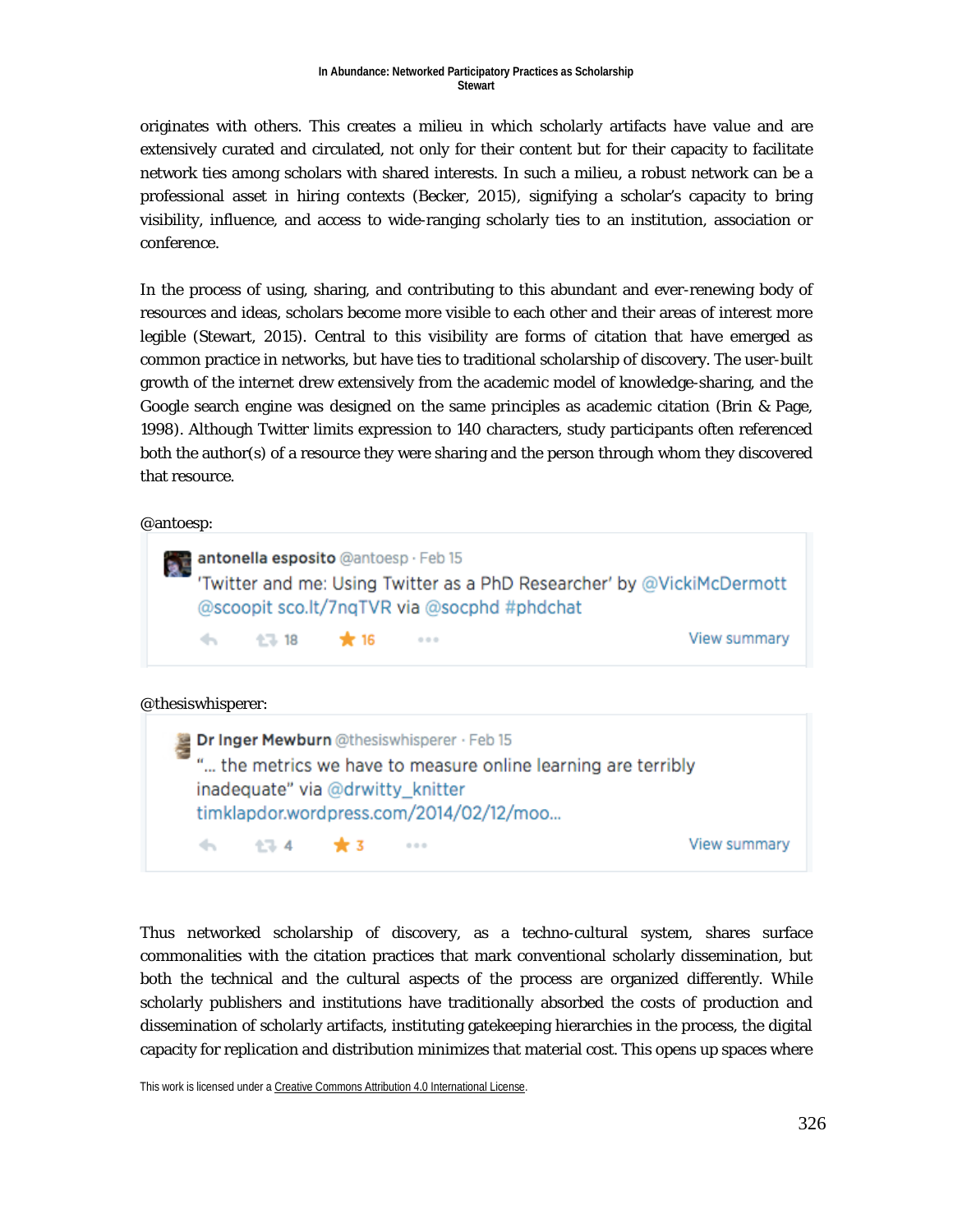production and dissemination can be engaged in by individuals regardless of institutional ties, so long as they build the networks necessary to foster exchange. The digital knowledge artifacts that circulate in these networks tend to be more varied and often more iterative than those that have gone through the conventional gatekeeping process, not only because the gatekeeping is bypassed but because digital artifacts need not be finalized as print artifacts must be, but can be continually updated as ideas emerge. Thus, while networked scholarship of discovery still circulates traditional markers of scholarly quality, such as highly-ranked journals or elite brand institutions, it particularly values and rewards iterative, exploratory work and the capacity to assess and curate value from the midst of knowledge abundance. Moreover, it fosters a techno-cultural scholarly system structured primarily around individual connections, rather than institutions.

### **Integration**

In the process of abundant sharing that marks NPS, the boundaries around disciplines become blurred. In Boyer's (1990) framework, scholarship of integration involves "making connections across the disciplines, placing the specialties in larger context, illumining data in a revealing way, often educating nonspecialists too…serious disciplined work that seeks to interpret, draw together, and bring new insight to bear on original research" (p. 17-18). The way Twitter draws scholars from multiple disciplines and geographic areas together via conversations and hashtags emerged as a clear manifestation of scholarship of integration. Participants demonstrated active engagement with multiple audiences, across fields and disciplines. The accounts that participants connected with in their 24-hour reflections were traced, and in all cases but one participants were found to engage across both geographic and disciplinary boundaries.

@antoesp: "Twitter is an opportunity to receive more diversified feedback and have a chance to understand how the approach to solutions changes according to different academic cultures."

@raulpacheco: "I find when I have conversations on academic Twitter my brain starts absorbing information on data and learning, new ways of looking at things…Twitter conversations keep pushing my thinking, I'm able to trace what's going on and react more quickly. I follow across disciplines: geographers, anthropology, sociology, poli sci, people in higher ed, and technologies."

Boyer (1990) emphasizes scholarship of integration as "research at the boundaries where fields converge…[T]hose engaged in integration ask "What do the findings mean?" (p. 18). Thus scholarship of integration centers on public discussions and negotiations of meaning; what distinguishes the techno-cultural system of NPS is that this happens in constant, abundant realtime. This indirectly reinforces the system's emphasis on individual rather than institution; the regular unsettling of the boundaries of what is known or understood makes formal hierarchies and categories – tenets of the techno-cultural system of institutional, disciplinary scholarship – difficult to enact and enforce. In NPS, belonging is de-institutionalized to the extent that individuals without visible institutional connections can nonetheless hold positions of status within primarily-academic Twitter spheres, based on long-term engagement. While power

This work is licensed under [a Creative Commons Attribution 4.0 International License.](http://creativecommons.org/licenses/by/4.0/)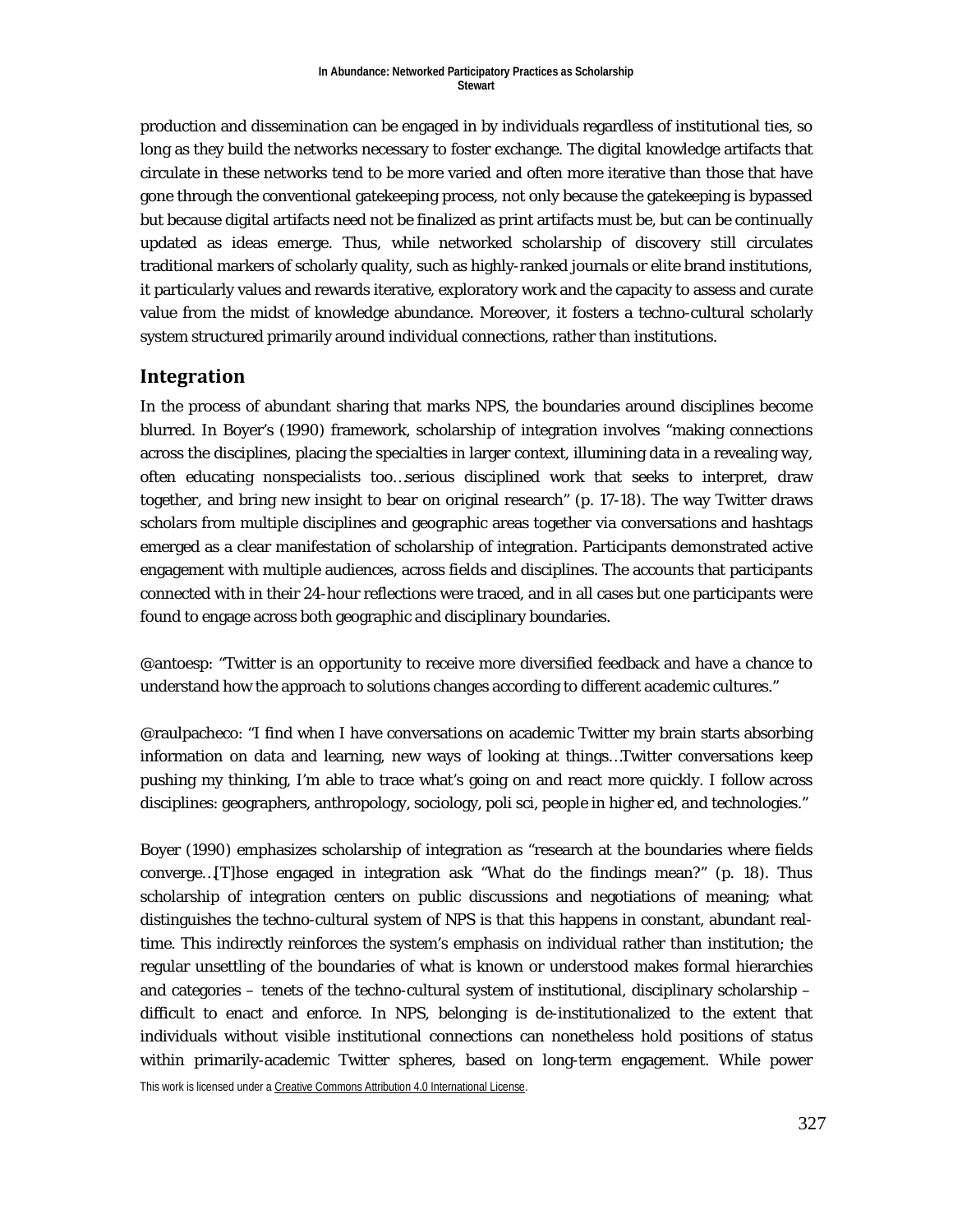relations in networks demand ongoing investigation, networked participation nonetheless minimizes institutional gatekeeping around scholars' engagement, enabling more horizontal and hybrid connections and fostering scholarship of integration. Since participants in the study were situated in both networks and institutions, they were able to speak to distinctions between the two systems on these fronts.

@thesiswhisperer and @tseenster (non-participant, responding to the live-tweeting of a conference):



@catherinecronin: "I'm reminded of Mary Catherine Bateson's *Composing a Life*. Bateson chronicled the careers of several successful women, most of whom had multiple and varied careers. Bateson noted how this differed from the stereotypical (predominantly male) notion of a career, where you step forward, ever higher up the career ladder. Bateson observed that these successful women's careers involved moving and connecting across many different spheres. I relate to that. I've always been fine with the fact that the university didn't know all of the work that I did. But being involved in networks means I can speak to all my roles, there are fewer boundaries."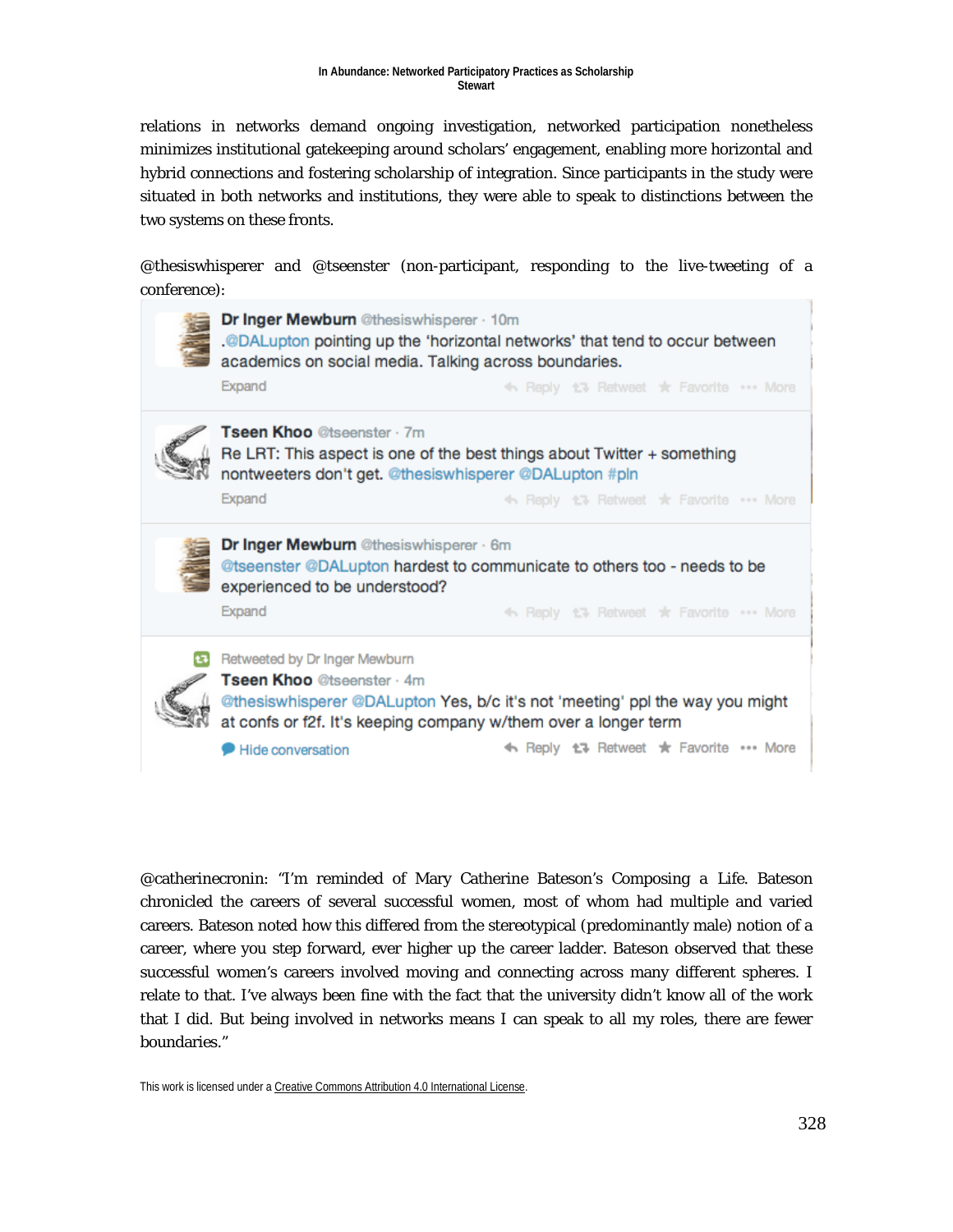#### **In Abundance: Networked Participatory Practices as Scholarship Stewart**

|  | @raulpacheco: |
|--|---------------|
|--|---------------|



## **Application**

NPS' emphasis on multiplicity of audience extends beyond academic audiences to public audiences, aligning with Boyer's definition of scholarship of application. Boyer (1990) asserts, "…To be considered scholarship, service activities must be tied directly to one's special field of knowledge and relate to, and flow directly out of, this professional activity" (p. 22). While not all Twitter engagement is tied to scholars' areas of expertise, all participants in my study engaged in discussions related to their scholarly identities and knowledge at least on a weekly basis. A number referred their NPS practices as a form of knowledge translation or public intellectual engagement, and were explicit about actively managing the breadth of audiences afforded by networked scholarship.

@wishcrys (reflecting on how she shares her work): "I chose to make the blogpost live on a Friday evening, the busiest peak hour all week for my fieldsite ensuring the highest viewer traffic… A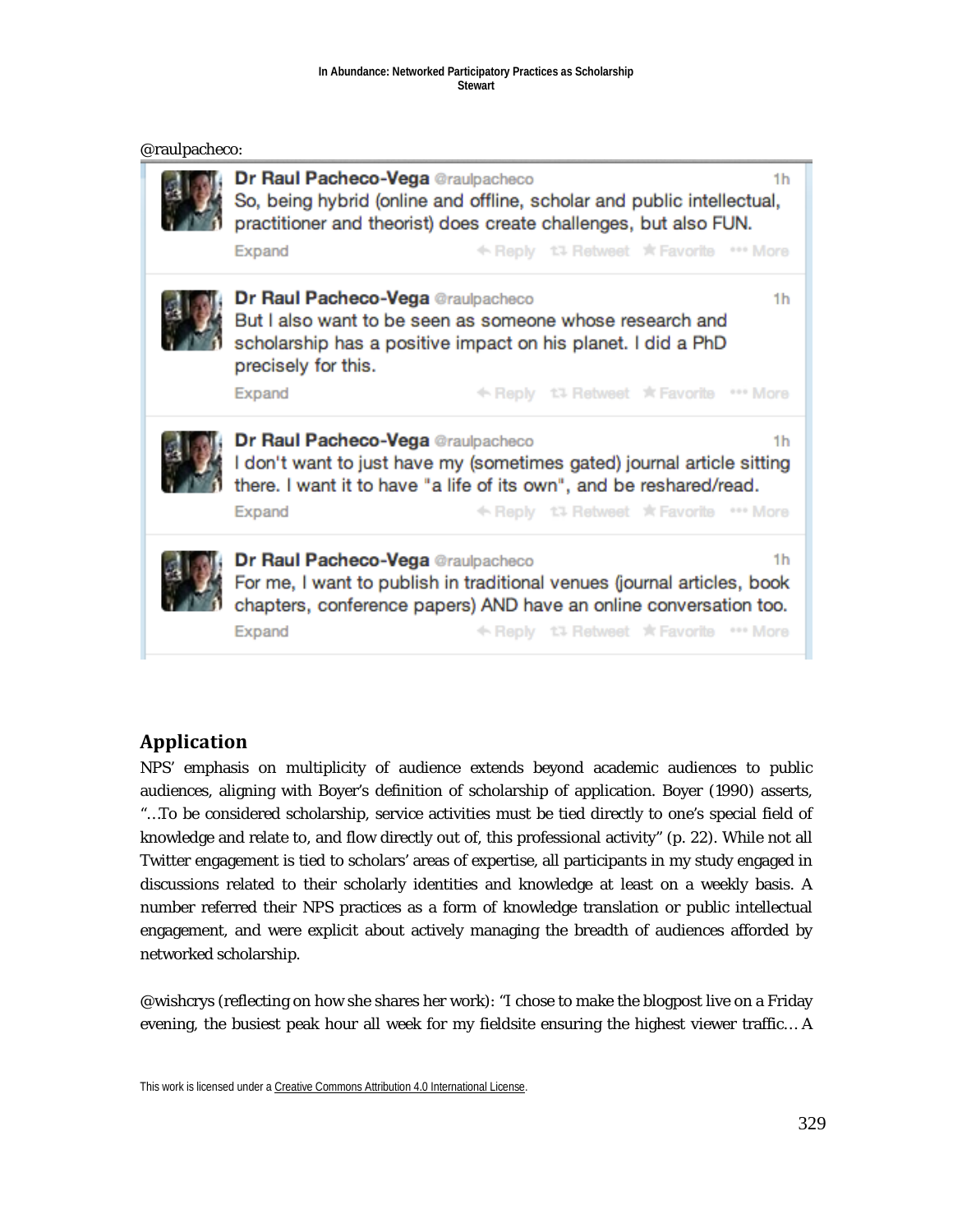couple of days later, I plugged the blogpost on Twitter again but this time pitching to my academic audience."

Boyer's (1990) vision of scholarship of application rests on the use of scholarly knowledge for the greater good; "[s]uch a view of scholarly service – one that both applies and contributes to human knowledge – is particularly needed in a world in which huge, almost intractable problems call for the skills and insights only the academy can provide" (p. 22-23). The techno-cultural system of NPS enables scholars to develop public voice on free platforms like Twitter and connect with like-minded others for activism and awareness-raising, thus applying academic insights publicly to societal issues. Participants emphasized how Twitter enables female scholars, scholars of color, and scholars outside the prestige economy of tenure to contribute and lead.

@readywriting: "One of the things I appreciate about Twitter is the flattening effect in terms of whose voice carries weight. [There are] opportunities like the hashtag #notyourAsiansidekick that point out how academia is a shitshow for women and minorities in terms of ideas and influence being stolen…[there are] people whose social standing I might not have access to, even people I disagree with."

 $@14$ prinsp: "So the real question is – what is my 'professional identity'? Of course I am more than my blog or my tweets. I am more than my qualifications and my publications, too…[I]n my local context there are very few faculty that are online or using Facebook as a scholarly environment – I'm the odd one out and as an activist I'd like to use my own practices as an example of what is possible. I think it's important to be an example of your vision of the profession, not just constrained by what's done around you."

Participants also noted that NPS can be an avenue to media engagement and visibility, thus extending networks' scholarship of application beyond the individual scale to an alternative institutional structure. Media visibility is not new to the NPS techno-cultural system of scholarship; the academy has always had scholarly superstars. The study suggests that NPS diverges, however, both in who is granted media attention and how it is received. The majority of participants who developed a significant media presence due to network scale and visibility were graduate students and early-career scholars, and many initially understood their respective opportunities as signals of success in a profession as reputation-dominated as academia. Yet many reported the decision to invest time in scholarship of application via media had been dismissed by senior faculty as frivolous, or had resulted in status tensions regarding their place within the academic hierarchy. Thus while NPS opens a new avenue to scholarship of application, the fact that its channels bypass institutional scarcity and hierarchy may render it illegible within the institutional prestige system.

Furthermore, while media emerged as a channel for scholarship of application, and a means by which women, minorities, and junior scholars could engage openly as public thinkers and experts,

This work is licensed under [a Creative Commons Attribution 4.0 International License.](http://creativecommons.org/licenses/by/4.0/)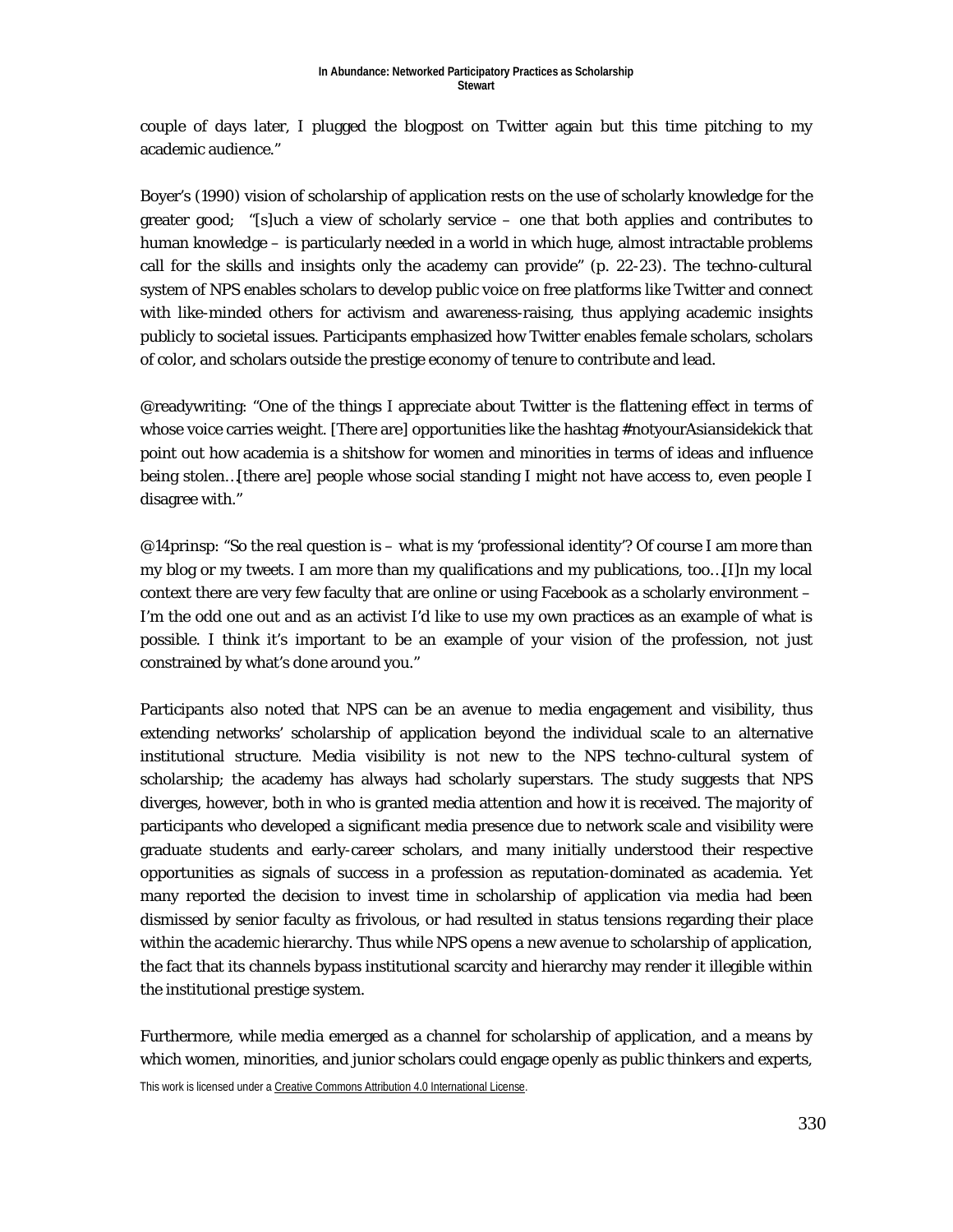the risks and payoffs for academics stepping beyond the institutional sphere appear as poorly understood in media circles as they are in institutional academic spheres. As some of the first professionals bridging the tensions of public knowledge dissemination in an age of information abundance, networked scholars offer insights into the challenges of contemporary scholarship of application.

@tressiemcphd:

| tressie mc @tressiemcphd · Feb 16<br>Media folks who do not recognize the risk junior, minority scholars take in<br>being remotely engaged or public.<br>0.0.0                                |
|-----------------------------------------------------------------------------------------------------------------------------------------------------------------------------------------------|
| <b>tressie mc</b> @tressiemcphd $\cdot$ Feb 16<br>Media folks who take your long list of thoughtful comments &<br>introductions to your network. And then crap on both.<br>√h 135 ★3<br>0.0.0 |
| tressie mc @tressiemcphd · Feb 16<br>Media folks who want you to jeopardize your credibility in your day job to<br>meet their deadline & linkbait quota.<br>0.0.0                             |

## **Teaching**

Boyer's (1990) final form of scholarship is that of teaching. Teaching on Twitter can be overt, with scholars sharing syllabi and resources, using Twitter hashtags to coordinate open conversations within and between courses, and participating in endeavours like the #SaturdaySchool hashtag, which explores social justice issues in education. It can also consist of less formalized teaching and learning activities, such as scholars sharing practices and stories to explore contemporary issues, or to offer perspectives on approaches that have worked for them.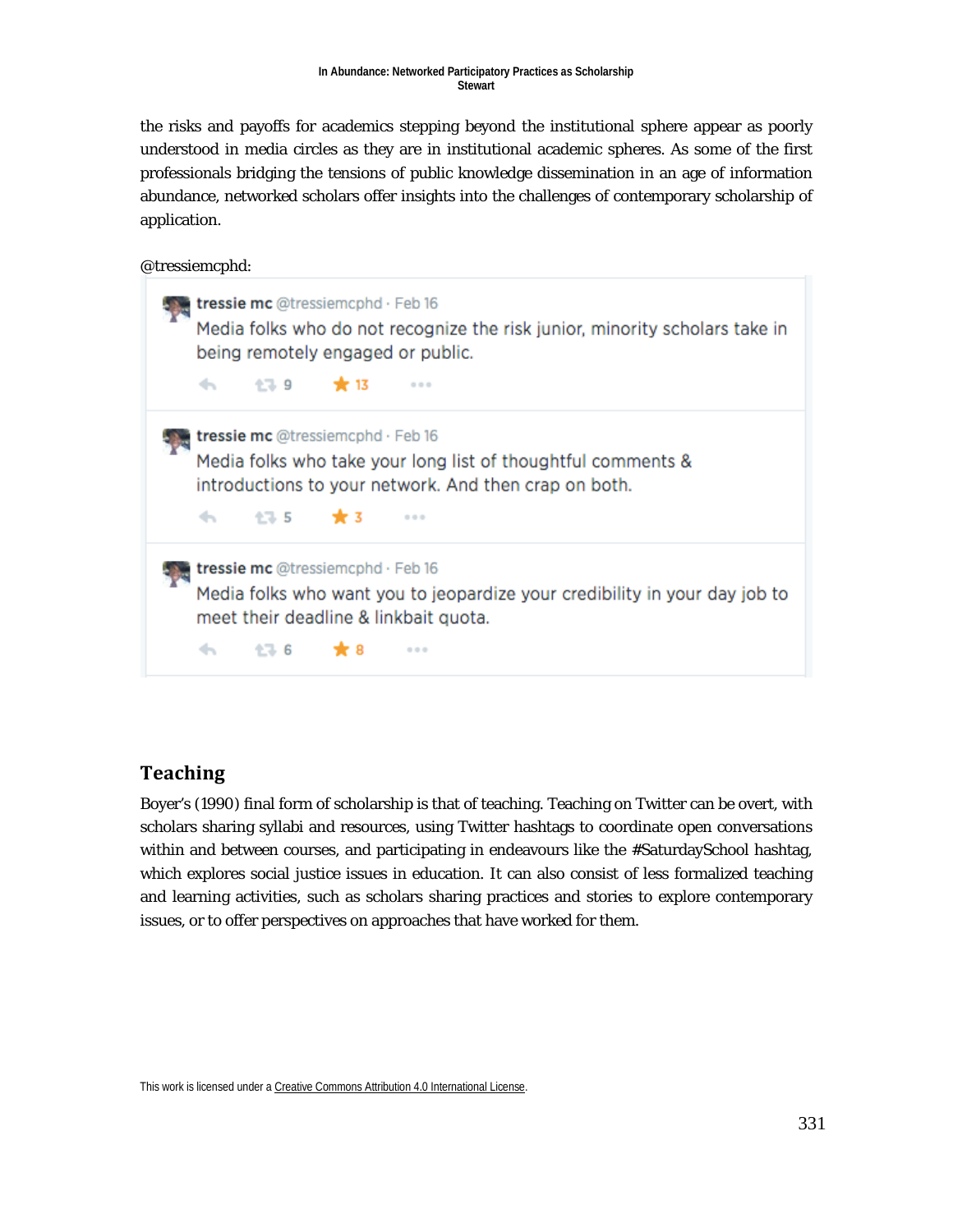#### **In Abundance: Networked Participatory Practices as Scholarship Stewart**

### @KateMfD: (sharing a photo activity she used in an online course)



Boyer (1990) frames the scholarship of teaching as an identity as much as an act; "[G]ood teaching means that faculty, as scholars, are also learners…Teaching, at its best, means not only transmitting knowledge, but transforming it and extending it" (p. 23-24). This identity approach to teaching aligns with the public, cross-disciplinary nature of NPS; what scholars share and retweet serves as a statement not only about what teaching is, in their contexts, but what they believe it should be. NPS thus operates as an open, public conversation on teaching – and learning about teaching – for all interested contributors, regardless of their teacher or student status. This blurring of hierarchy between who teaches and who learns, and the fact that teaching and learning become public acts fostering public engagement, mark the techno-cultural system of NPS as distinct from the scarcity-based system of institutional scholarship.

### @catherinecronin:



Finally, both abundance and scholarship of teaching emerge as central to NPS techno-cultural practices in the ways participants enrol networked peers into their teaching discussions and their classrooms. A robust network of cross-disciplinary peers who have some technological capacity opens up instructors' potential to expose and connect their classes to a wide range of online experts and resources. Such connections, evident throughout the research, enable students to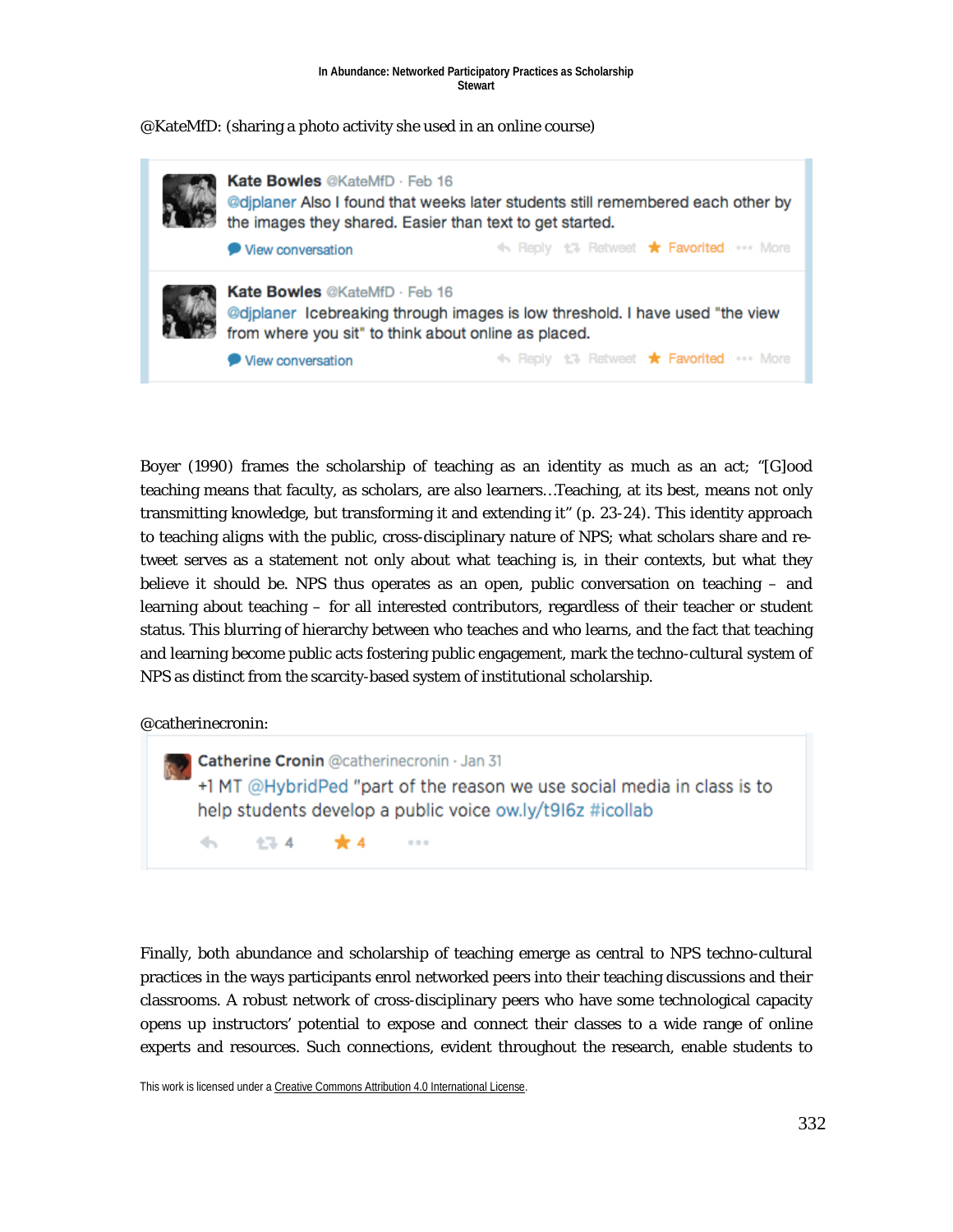engage directly and – after first introduction, individually and independently – not only with various experts but with the extended networks experts provide entry to, at scale and regardless of geographic distance. Through guest lectures, hashtags, public calls for comments on students blogs, and other invitations to engage, participants who were actively teaching offered their students precisely this expanded and accessible manifestation of knowledge abundance in action.



## **Beyond the Hierarchy of Functions**

The techno-cultural practices that constitute NPS, then, align quite closely with Boyer's vision for scholarship in all four components. Networks particularly advantage scholarship of integration, application, and teaching, since as a system, NPS is premised on cross-disciplinary, public, and teaching-focused practices in ways academia is not. However, Boyer's four components did not fully encompass the terms or value of networked scholarship as presented by study participants; rather, their accounts suggest NPS may enact Boyer's initial aim of broadening scholarship's concept of itself by exceeding the scarcity-based limitations of the existing status quo.

Boyer (1990) critiques the increasing restriction of scholarship to a "hierarchy of functions" (p. 15) with research and publication at its top. He situates this hierarchy against the broader historical meaning of scholarship, and argues for the return to a more inclusive, comprehensive and dynamic definition that reflects "more realistically the full range of academic and civic mandates" (Boyer, 1990, p. 16). This is, this paper suggests, the distinct techno-cultural system that networked scholarship represents. While certainly overlapping on many fronts and values with the techno-cultural system of institutional, legacy scholarship and the academic publishing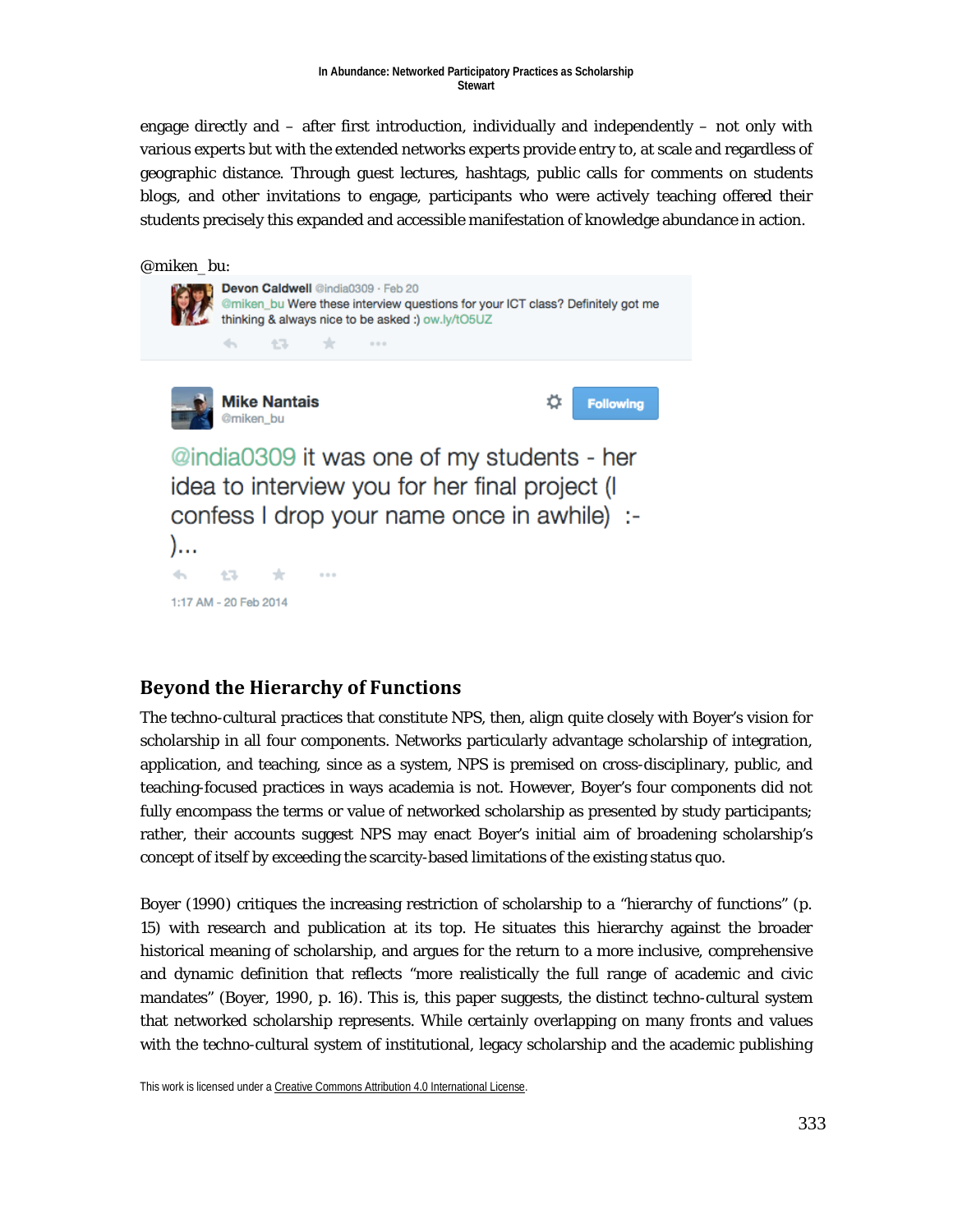system, NPS opens up this "hierarchy of functions" and releases scholars from the residual prestige of scarcity enshrined in that system, at least at this juncture.

@catherinecronin: "My role is a hybrid admin-academic role – as far as the university is considered I'm half and half but I consider myself an educator, so my networked participation is much more fulfilling, less limiting than my job title… I couldn't live without that network because the way that I work and teach and learn is different from my immediate peers where I sit at the university – the level of exchange and challenge that I get on Twitter is really important to me."

@KateMfD: "For me, being out here is about remaking the university in a different place. My natural companion set as a networked educator has proved to be the people interested in alternative models. There's a Thomas Hardy poem about sitting in Salisbury Cathedral and not being a believer – and that's my relationship to higher ed...[M]y networked practice is much more closely aligned to my personal values, and much more completely achieved. My networked identity feels like something that has been allowed to develop in its own time, and to represent things that I really care about, or questions I have been genuinely curious to pursue. So, the irony: I think I am a much better academic in my networked practice than in my actual work."

@thesiswhisperer: "The network is where my peeps are. They're not around me physically; there's no one I really connect with as a scholar here – I'm an academic hobo at my institution because there's no education or architecture school – and I find that liberating. All my scholarly work goes on collaboratively online."

@exhaust\_fumes: "In the last couple of years I've had a concerted social media strategy to make sure I have a community not tied to my particular job…I love conferences but the benefit of Twitter over a conference is the sheer amount of time. It's ongoing, it's forever…it enhances conferences because it's motivating and helps you feel other people are engaged in the same things as you."

The complex techno-cultural system that is scholarship, then, currently manifests in two overlapping but very distinct sets of practices. Veletsianos and Kimmons (2012) posit scholarship generally as "ever changing in response to both internal and external stimuli, including technological innovations and dominant cultural values" (p. 773), but this study suggests that change responses may have penetrated so differentially that two spheres or systems can be said to exist. Embedded in both, the study's participants indicate that NPS is indeed scholarship, but a new scholarship premised in abundance rather than scarcity. The techno-culture system of NPS privileges the hybridity, multiplicity, and public boundary work of knowledge abundance in ways that institutional scholarship cannot do so long as it remains bound to traditions of scarcity, particularly around publishing and prestige.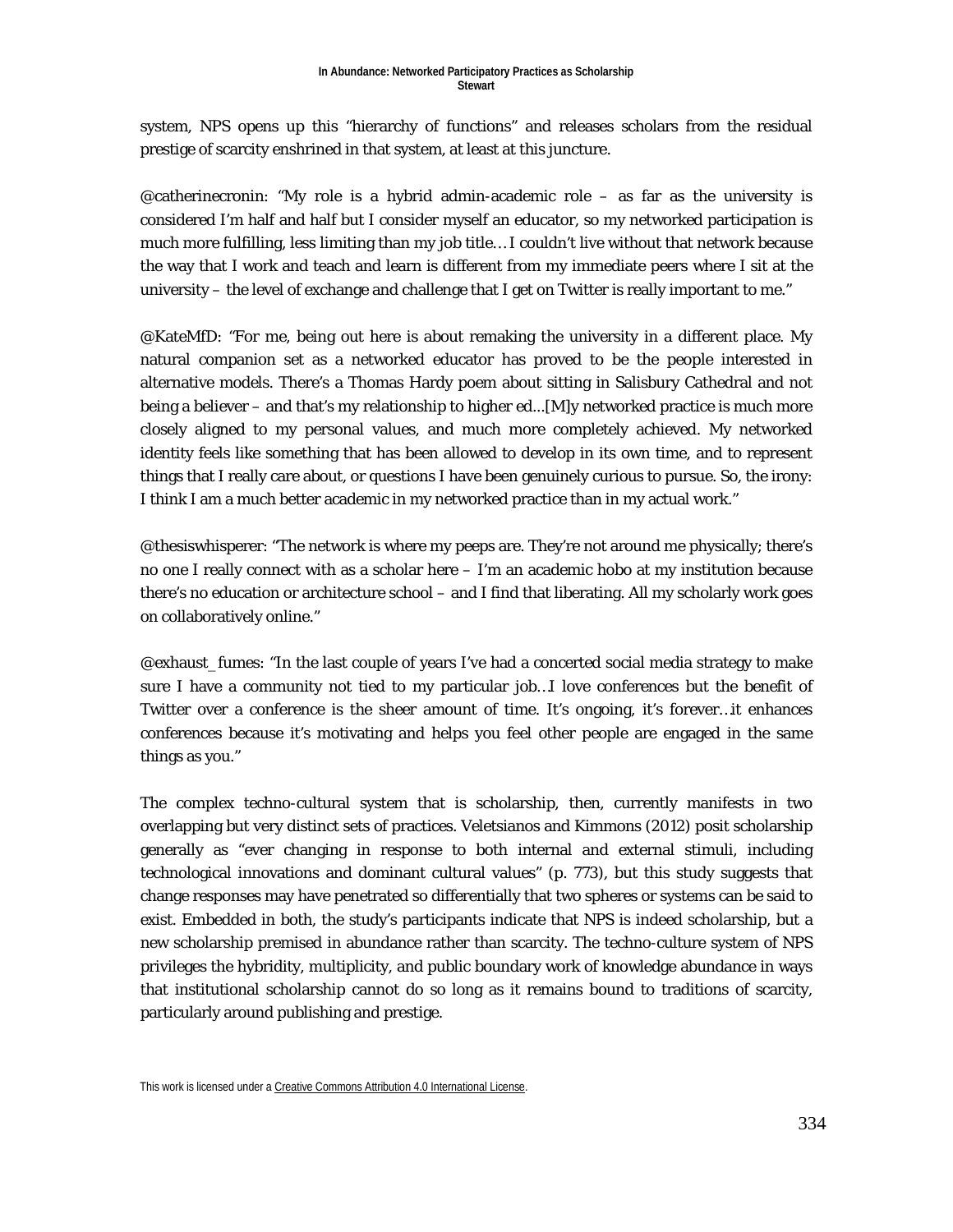Yet, if NPS currently fosters a breadth of scholarly engagement, connections, and identities that do not align with the practices and outlooks to which much of the academy is still acculturated, what does this suggest for the future of scholarship as a techno-cultural system? Going forward, it seems unlikely that NPS and institutional scholarship will continue to develop in divergent directions. Knowledge production is an economic entity in addition to its many other societal contributions, and while NPS has opened up some avenues to informal professionalization and monetization of scholarship, the institutional system of scholarship still controls and to an extent protects the formal professional avenues represented by concepts such as tenure and academic freedom. Thus networked scholars may value the techno-cultural system of NPS, but many remain economically dependent on the institutional system. As Phipps (2013) notes, a network "does not diminish the importance of the institution to the individual…the structures to support individuals form the platform upon which profiles are built" (p. 14). And while digital networks' convenience and visibility are increasingly acknowledged within the institutional sphere (Mewburn & Thompson, 2013), and scholars are exhorted to "go online" to increase institutional revenue or relevance, this encroachment of institutional presences and premises into networked spaces does not necessarily honor the tenets of NPS as a system of scholarship in abundance.

@tressiemcphd: "Academics would love if they could recreate our institutional prestige hierarchy online but they can't…[W]e are rewarded for not being aware of social media, there's a perverse incentive to not be engaged with it. But there are competitive market pressures to matter to the public…so to resolve that, what senior scholars are doing is "Okay, I'm not going to engage it as an actual social space." When I give talks, the thing I tell them is you can be a broadcaster or an engager; instantly when I say engagement they react like "Nobody's gonna talk back at me." So the way they're managing that is by saying, I will only allow these things that exist in my material world – The Chronicle or whatever – to talk back to me. That's the extent of their real digital engagement. That's them trying to manage all that change, to say "No, I'm there" but to have nobody ever talk back at them."

# **Conclusion**

Ultimately, the tensions between practices of scarcity and practices of abundance in knowledge production are made visible in networked scholarship. Approached as a techno-cultural system, NPS aligns with and enacts the terms of scholarship envisioned by Boyer (1990). Networks emphasize sharing and citation, as the academy does, but reward connection, collaboration, and curation between individuals rather than roles or institutions. NPS also fosters extensive crossdisciplinary and public ties for scholars, and encourages scholars to be teacher-learners who engage and speak back in the midst of multiplicity and abundance. Networks extend scholarly participation beyond the walls of university and operate, in effect, as a new techno-cultural system as scholarship of and for the context of knowledge abundance.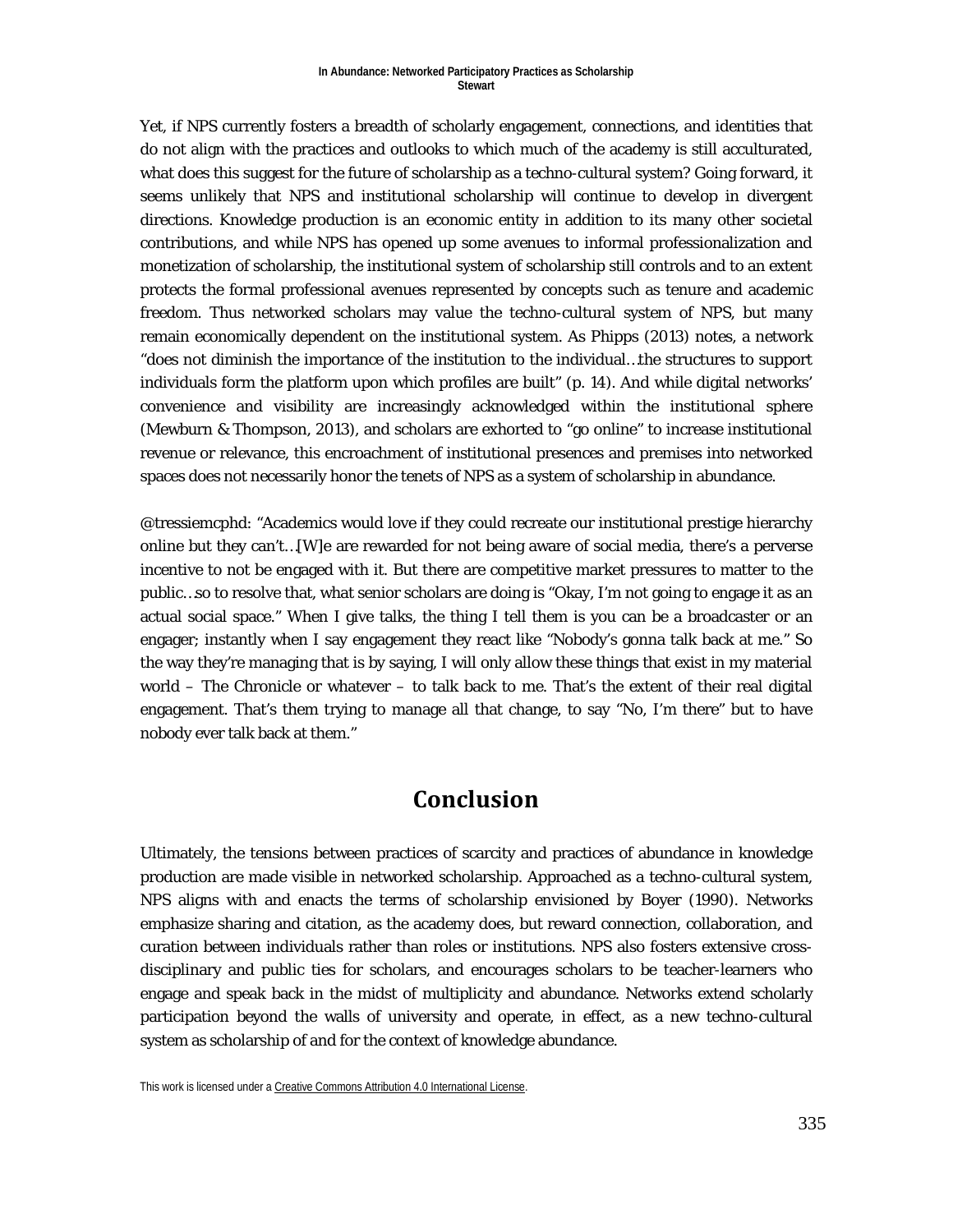However, this techno-cultural system may be distinct from the institutional model of scholarship – to the limited but meaningful extent to which this research shows that it is distinct – only briefly, depending on the future trajectories that knowledge production, networks, and institutions variously take. Participants in the study emphasized that networks face growing encroachment from institutional entities and scarcity-based mindsets. As a backdrop to this encroachment, it is particularly important to note the fact that networks do not function as a separate techno-cultural system of scholarship in the economic sense. Thus, the forms of recognition that NPS is beginning to attract from institutional circles may serve to institutionalize and rationalize the open curation and sharing that this study found at the heart of networked scholarship, while alternative sources of economic support for networked practices may serve – or at least attempt – to monetize them. Future research into the tensions between abundance and scarcity in terms of what counts as knowledge will need to take economic elements into account.

In conclusion, then, this study captures NPS' fledgling enactment of a scholarship of abundance, which may be important for scholarly communities seeking to understand how the values of scholarly inquiry can be honoured and aligned within a sociomaterial context of knowledge abundance. Concurrently, the study suggests that opening up academic practices of scarcity might do a great deal to help scholarly values remain relevant in an era premised in abundance. However, further examination of the economic and prestige drivers of institutional scholarship is needed to assess barriers to the widespread uptake of networked scholarship in the service of abundance. This examination remains outside the boundaries of this study, but will be a rich site of future investigations within distributed and networked education and scholarship.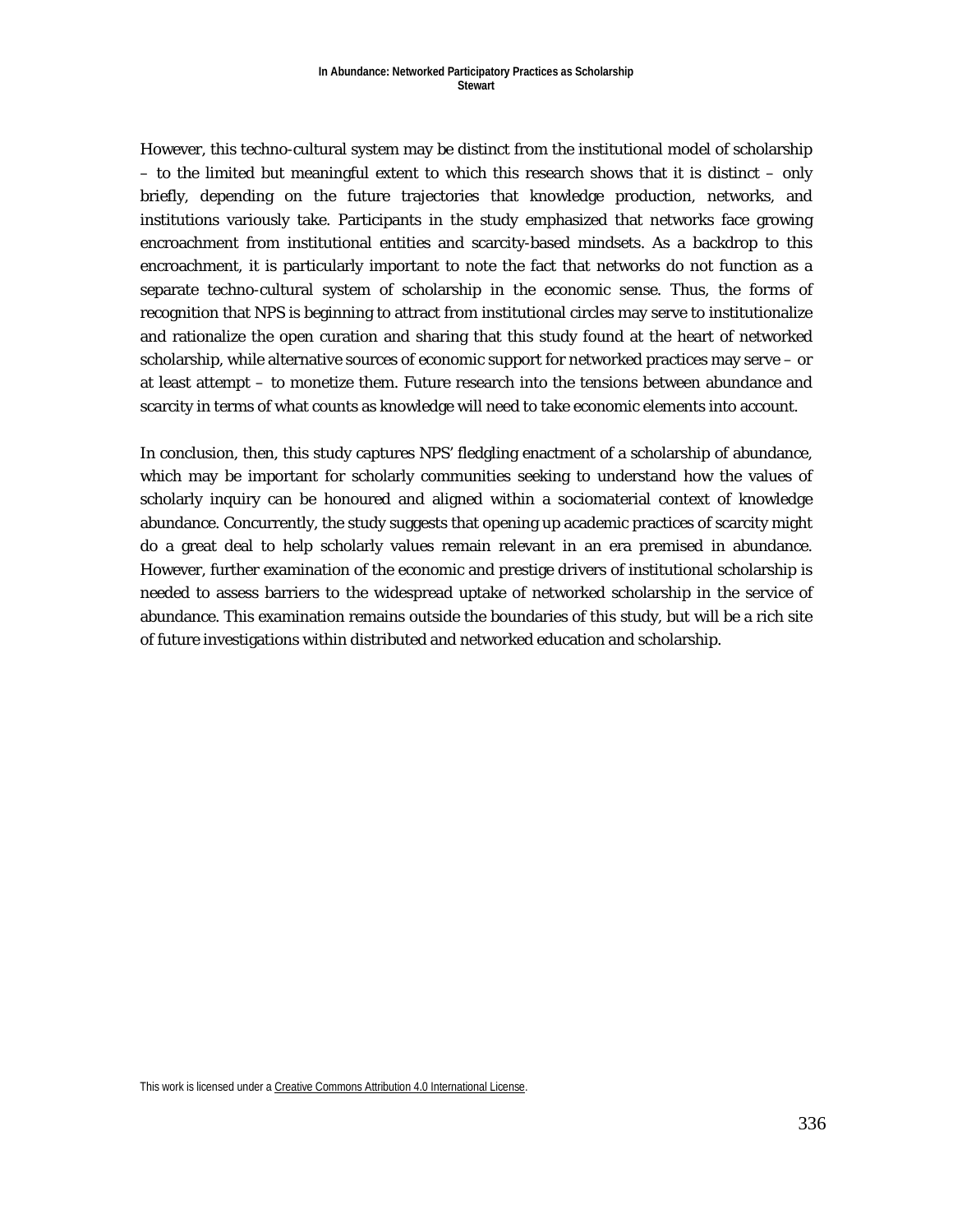### **References**

- Becker, J. (2015, January 15). Hiring a network [Web log post]. Retrieved from <http://www.jonbecker.net/hiring-a-network/>
- Boellstorff, T., Nardi, B., Pearce, C., Taylor, T.L. (2012). *Ethnography and virtual worlds: A handbook of method*. Princeton, NJ: Princeton University Press.
- boyd, d. (2011). Social network sites as networked publics: Affordances, dynamics, and implications. In Z. Papacharissi (Ed.), *A networked self* (pp. 39-58). New York, NY: Routledge.
- Boyer, E. (1990). *Scholarship reconsidered: Priorities of the professoriate*. Princeton, NJ: The Carnegie Foundation for the Advancement of Teaching.
- Brin, S., & Page, L. (1998). The anatomy of a large-scale hypertextual web search engine. *Computer Networks and ISDN Systems, 30*(1-7), 107–117. Retrieved from<http://infolab.stanford.edu/~backrub/google.html>
- Bruns, A. (2007). Produsage: Towards a broader framework for user-led content creation. *Creativity & Cognition, 6*. Retrieved from [http://produsage.org/files/Produsage%20\(Creativity%20and%20Cognition%202007\).pd](http://produsage.org/files/Produsage%20(Creativity%20and%20Cognition%202007).pdf) [f](http://produsage.org/files/Produsage%20(Creativity%20and%20Cognition%202007).pdf)

Clawson, D. (2009). Tenure and the future of the university. *Science, 324*, 1147-1148.

- Cope, B. & Kalantzis, M. (2009). Signs of epistemic disruption: Transformations in the knowledge system of the academic journal. *First Monday, 14*(4-6). Retrieved from <http://firstmonday.org/article/view/2309/2163>
- Daniels, J. (2013, June 27). Legacy vs. digital models of academic scholarship [Web log post]. Retrieved from [http://justpublics365.commons.gc.cuny.edu/2013/06/27/legacy-vs](http://justpublics365.commons.gc.cuny.edu/2013/06/27/legacy-vs-digital-models-of-academic-scholarship/)[digital-models-of-academic-scholarship/](http://justpublics365.commons.gc.cuny.edu/2013/06/27/legacy-vs-digital-models-of-academic-scholarship/)
- De Zepetnek, S. T. & Jia, J. (2014). Electronic journals, prestige, and the economics of academic journal publishing. *CLCWeb: Comparative Literature and Culture, 16*(1), 1- 13[.http://docs.lib.purdue.edu/cgi/viewcontent.cgi?article=2426&context=clcweb](http://docs.lib.purdue.edu/cgi/viewcontent.cgi?article=2426&context=clcweb)
- Eisner, E. W. (1991). *The enlightened eye: Qualitative inquiry and the advancement of educational practice*. New York: Macmillan.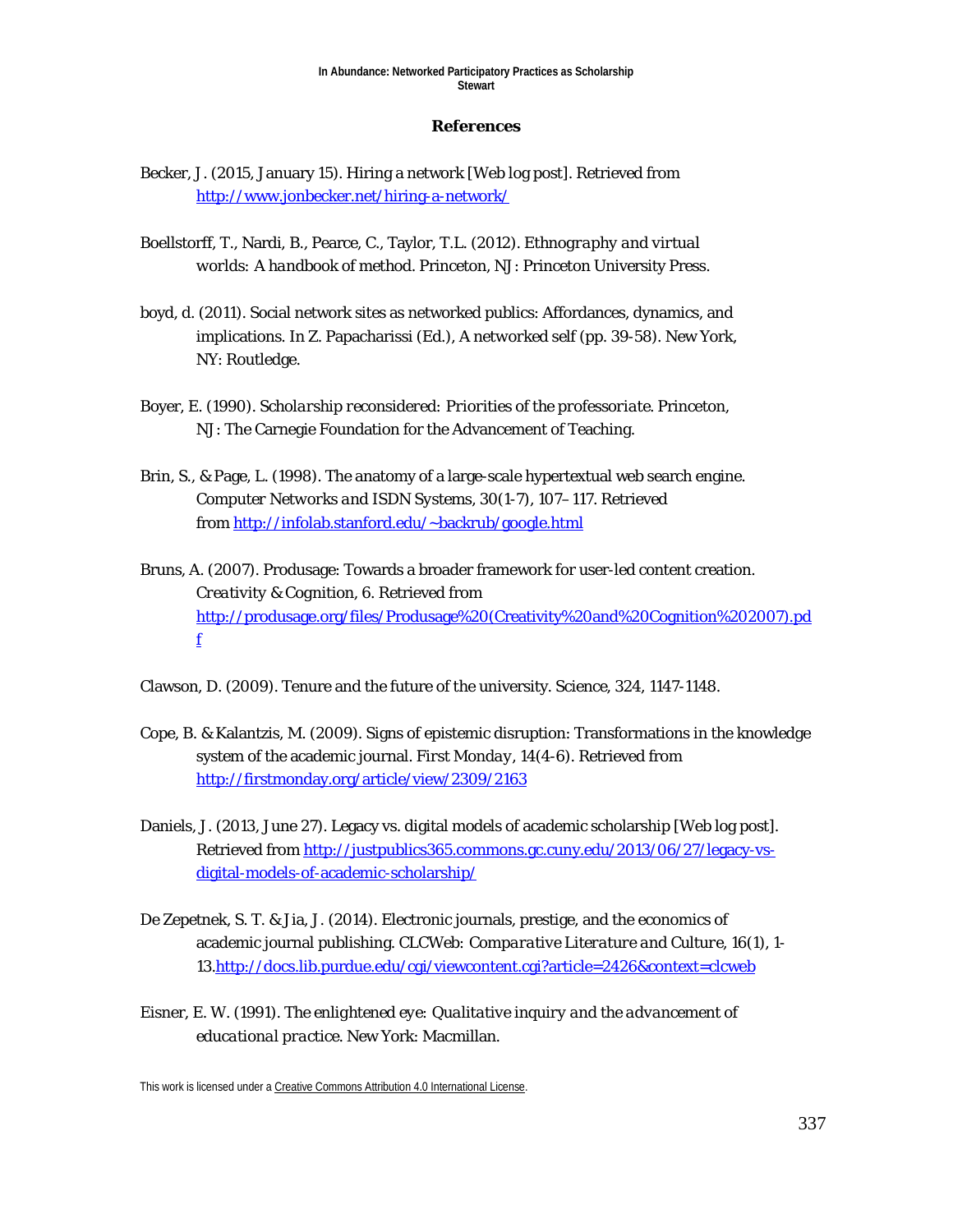- Ellison, J. & Eatman, T. K. (2008). Scholarship in public: Knowledge creation and tenure policy in the engaged university. Imagining America: A Resource on Promotions and Tenure in the Arts, Humanities, and Design. Retrieved from [http://artsofcitizenship.umich.edu/documents/TTI\\_FINAL.pdf](http://artsofcitizenship.umich.edu/documents/TTI_FINAL.pdf)
- Eye, G. G. (1974). As far as eye can see: Knowledge abundance in an environment of scarcity. *The Journal of Educational Research, 67*(10), 445-447.
- Geertz, C. (1973). *The interpretation of culture*. New York, NY: Basic Books.
- Gibson, W.J. & Brown, A. (2009). *Working with qualitative data*. London: SAGE.
- Gruzd, A., Staves, K., Wilk, A. (2012) Connected scholars: Examining the role of social media in research practices of faculty using the UTAUT model. *Computers in Human Behavior, 28*(6), 2340–2350[. doi:10.1016/j.chb.2012.07.004](http://dx.doi.org/10.1016/j.chb.2012.07.004)
- Guba, E.G. & Lincoln, Y.S. (2005). Paradigmatic controversies, contradictions, and emerging confluences. In N. K. Denzin & Y. S. Lincoln (Eds.), *The Sage handbook of qualitative research* (3rd ed), (pp. 191-215). Thousand Oaks, CA: Sage.
- Harley, D., Krysz Acord, S., Earl-Novell, S., Lawrence, S, & Judson King, C. (2010). *Assessing the future landscape of scholarly communication: An exploration of faculty values and needs in seven disciplines*. Center for Studies in Higher Education, UC Berkeley. Retrieved from http://escholarship.org/uc/cshe\_fsc
- Hurt, C. & Yin, T. (2006). *Blogging while untenured and other extreme sports*. Berkman Center for Internet & Society. Retrieved from [http://papers.ssrn.com/sol3/papers.cfm?abstract\\_id=898046](http://papers.ssrn.com/sol3/papers.cfm?abstract_id=898046)
- Jenkins, H. (2006). *Convergence culture: Where old and new media collide*. Cambridge, MA: MIT Press.
- Law, J. (2009). Actor network theory and material semiotics. In B.S. Turner (Ed.), The *New Blackwell companion to social theory* (3rd ed), (pp. 141–158). Oxford, UK: Blackwell.
- Lincoln, Y., & Guba, G. (1985). *Naturalistic inquiry*. Newbury Park, CA: Sage.
- Mewburn, I. & Thompson, P. (2013, December 12). Academic blogging is part of a complex online academic attention economy, leading to unprecedented

This work is licensed under [a Creative Commons Attribution 4.0 International License.](http://creativecommons.org/licenses/by/4.0/)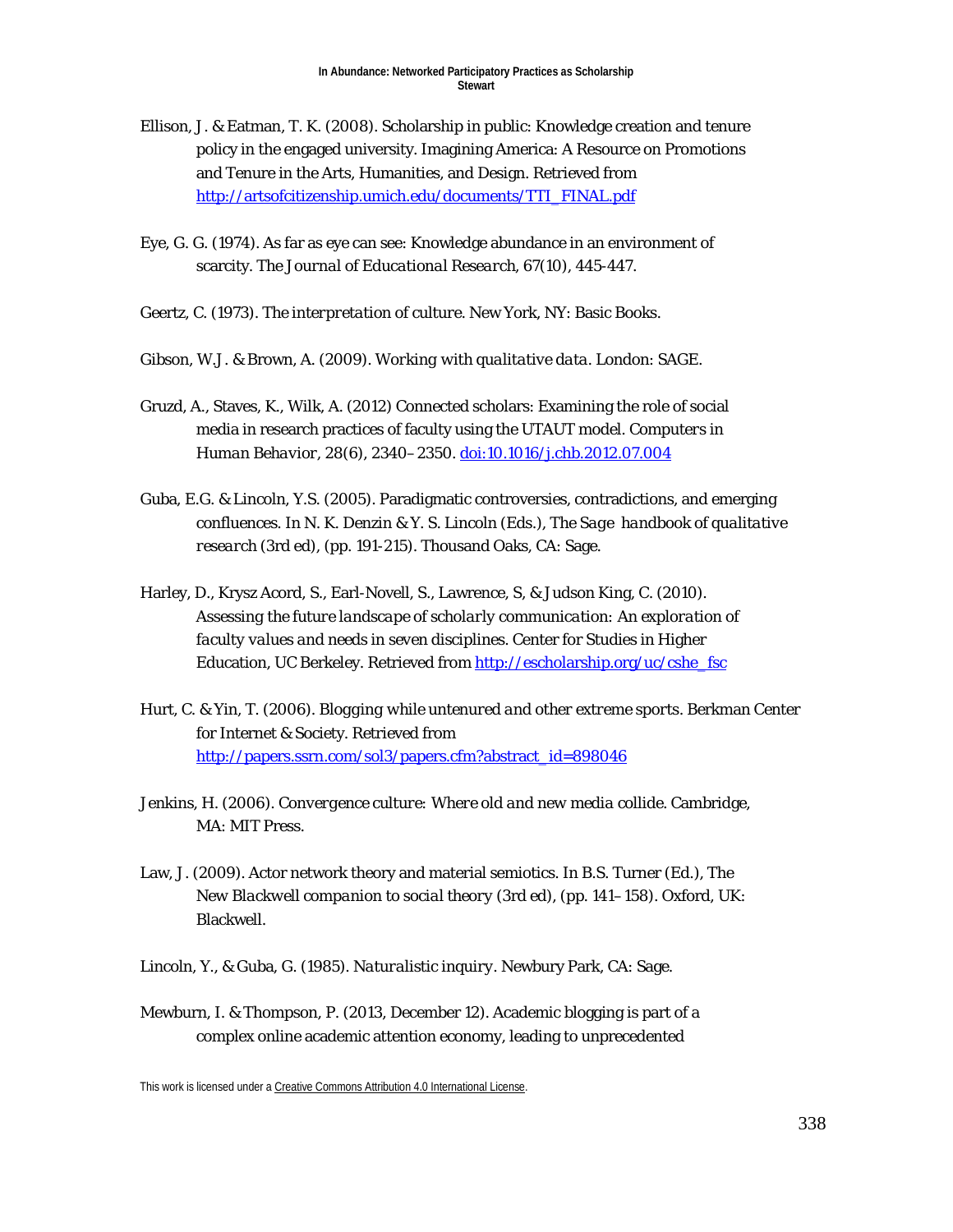readership. LSE Impact Blog. Retrieved from <http://blogs.lse.ac.uk/impactofsocialsciences/2013/12/12/academic-attention-economy/>

- Munro, D. (2015, January 6). *Where are Canada's Ph.Ds employed?* The Conference Board of Canada. Retrieved from [http://www.conferenceboard.ca/topics/education/commentaries/15-01-](http://www.conferenceboard.ca/topics/education/commentaries/15-01-06/where_are_canada_s_phds_employed.aspx) [06/where\\_are\\_canada\\_s\\_phds\\_employed.aspx](http://www.conferenceboard.ca/topics/education/commentaries/15-01-06/where_are_canada_s_phds_employed.aspx)
- Pearce, N., Weller, M., Scanlon, E. & Kinsley, S. (2010). Digital scholarship considered: How new technologies could transform academic work in education. In *Education, 16* (1).
- Phipps. L. (2013). Individual as institution. *Educational Developments, 14*(3), p. 13-14.
- Schmitt, J. (2014, December 23). Academic journals: The most profitable obsolete technology in history. *Huffington Post*. Retrieved from [http://www.huffingtonpost.com/jason](http://www.huffingtonpost.com/jason-schmitt/academic-journals-the-mos_1_b_6368204.html?utm_hp_ref=tw)[schmitt/academic-journals-the-mos\\_1\\_b\\_6368204.html?utm\\_hp\\_ref=tw](http://www.huffingtonpost.com/jason-schmitt/academic-journals-the-mos_1_b_6368204.html?utm_hp_ref=tw)
- Seaman, J., & Tinti-Kane, H. (2013). *Social media for teaching and learning: Annual survey of social media use by higher education faculty*. Pearson Higher Education. Retrieved from [http://www.pearsonlearningsolutions.com/higher-education/social](http://www.pearsonlearningsolutions.com/higher-education/social-media-survey.php)[media-survey.php](http://www.pearsonlearningsolutions.com/higher-education/social-media-survey.php)
- Stewart, B. (2015). Open to influence: What counts as academic influence in scholarly networked Twitter participation. *Learning, Media, and Technology, 40*(3), 1-23. doi: 10.1080/17439884.2015.1015547
- Terras, M. (2012, April 19). The verdict: Is blogging or tweeting about research papers worth it? LSE Impact Blog. Retrieved from [http://blogs.lse.ac.uk/impactofsocialsciences/2012/04/19/blog-tweeting-papers-worth](http://blogs.lse.ac.uk/impactofsocialsciences/2012/04/19/blog-tweeting-papers-worth-it/)[it/](http://blogs.lse.ac.uk/impactofsocialsciences/2012/04/19/blog-tweeting-papers-worth-it/)
- VanNoorden, R. (2014, August 13). Online collaboration: Scientists and the social network. *Nature: International Weekly Journal of Science, 512*(7513). Retrieved from [http://www.nature.com/news/online-collaboration-scientists-and-the-social-network-](http://www.nature.com/news/online-collaboration-scientists-and-the-social-network-1.15711?WT.mc_id=TWT_NatureNews)[1.15711?WT.mc\\_id=TWT\\_NatureNews](http://www.nature.com/news/online-collaboration-scientists-and-the-social-network-1.15711?WT.mc_id=TWT_NatureNews)
- Veletsianos, G. & Kimmons, R. (2012). Networked participatory scholarship: Emergent techno-cultural pressures toward open and digital scholarship in online networks. *Computers & Education, 58*(2), 766-774.

This work is licensed under [a Creative Commons Attribution 4.0 International License.](http://creativecommons.org/licenses/by/4.0/)